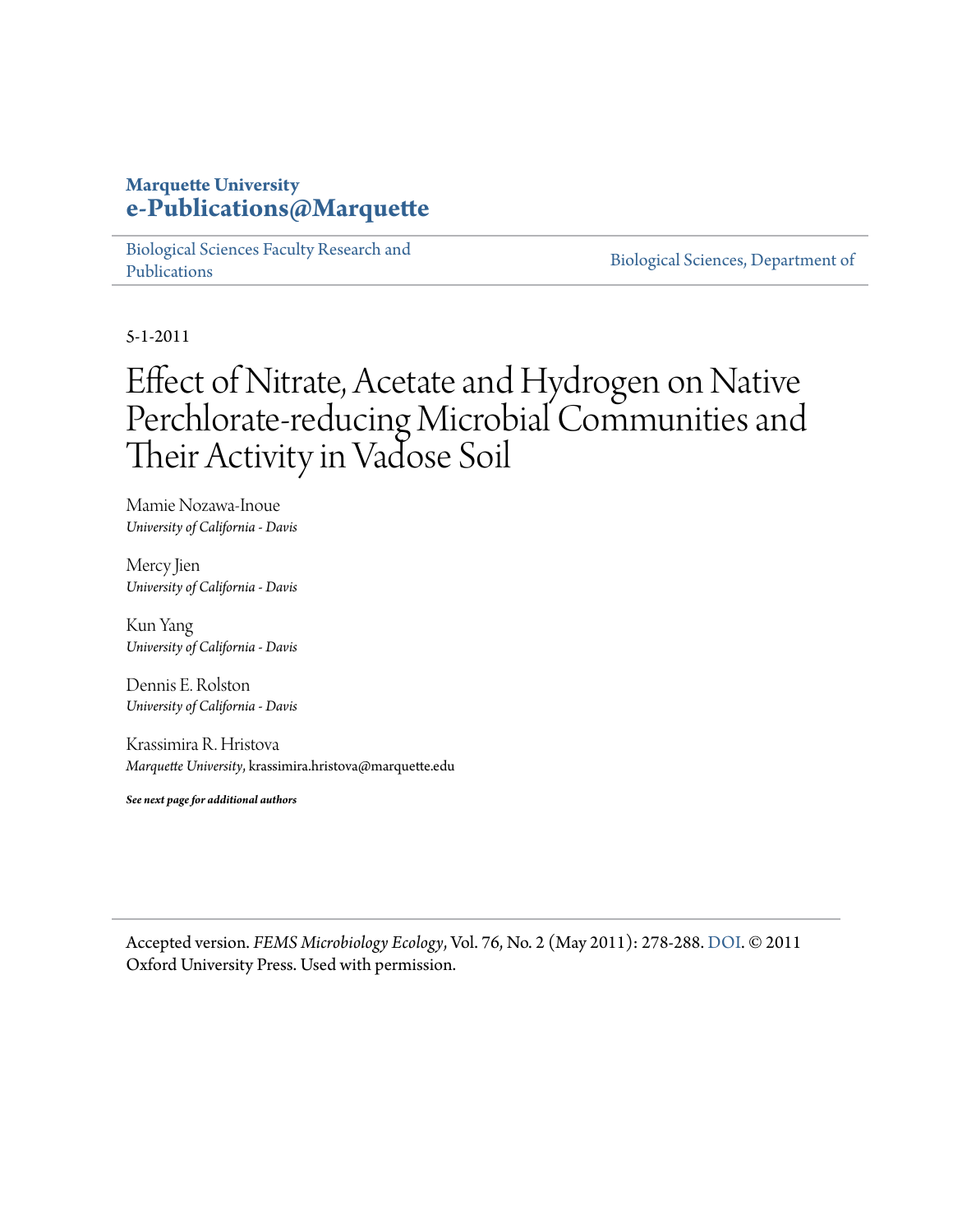#### **Authors**

Mamie Nozawa-Inoue, Mercy Jien, Kun Yang, Dennis E. Rolston, Krassimira R. Hristova, and Kate M. Scow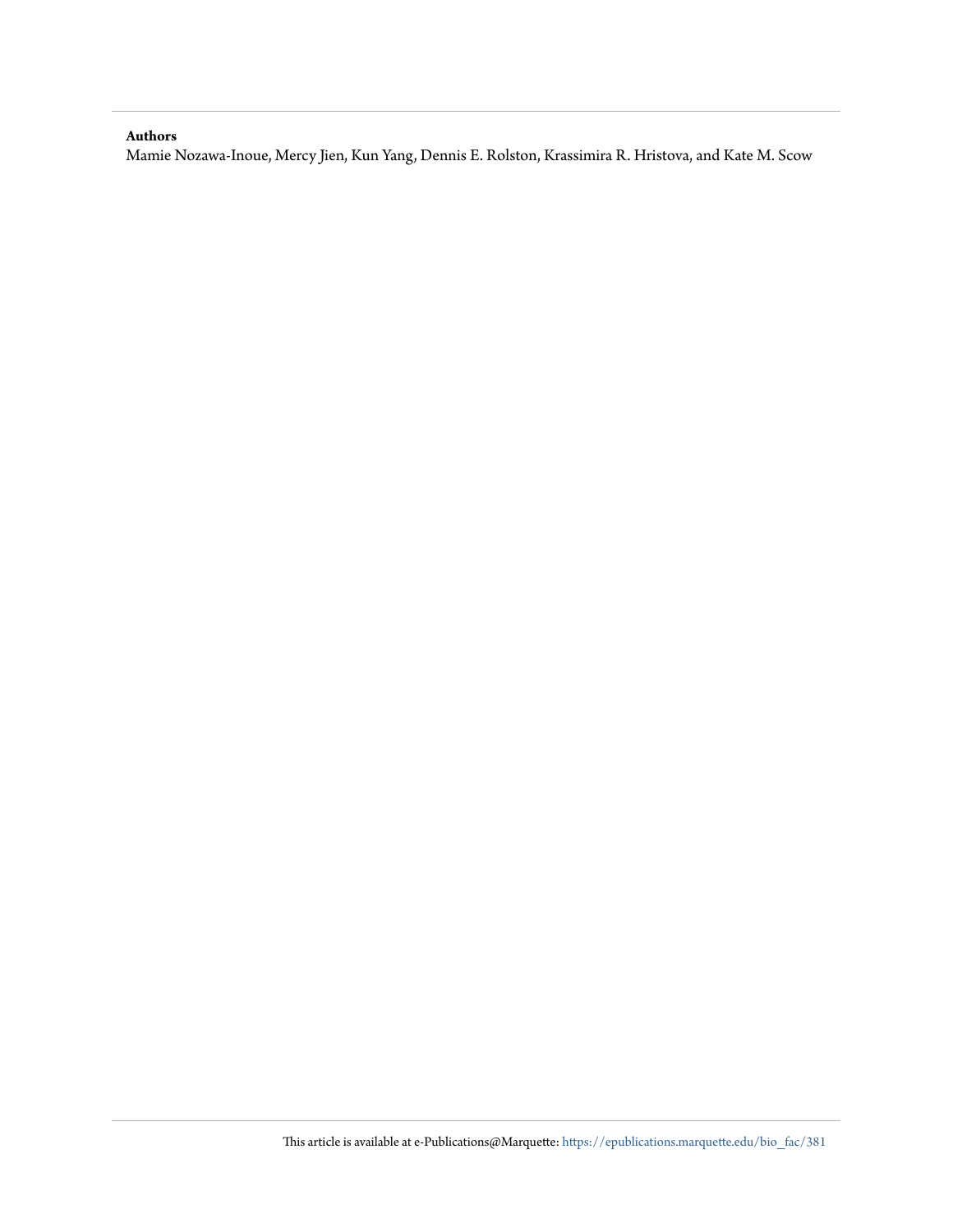# Effect of Nitrate, Acetate and Hydrogen on Native Perchloratereducing Microbial Communities and Their Activity in Vadose Soil

[Mamie Nozawa-Inoue](http://www.ncbi.nlm.nih.gov/pubmed/?term=Nozawa-Inoue%20M%5Bauth%5D)

*Department of Land, Air, and Water Resources, University of California Davis, CA*

[Mercy Jien](http://www.ncbi.nlm.nih.gov/pubmed/?term=Jien%20M%5Bauth%5D) *Department of Land, Air, and Water Resources, University of California Davis, CA*

#### [Kun Yang](http://www.ncbi.nlm.nih.gov/pubmed/?term=Yang%20K%5Bauth%5D)

*Department of Land, Air, and Water Resources, University of California Davis, CA*

## [Dennis E. Rolston](http://www.ncbi.nlm.nih.gov/pubmed/?term=Rolston%20DE%5Bauth%5D)

*FEMS Microbiology Ecology*, Vol. 76, No. 2 (May 2011): pg. 278-288[. DOI.](http://dx.doi.org/10.1111/j.1574-6941.2011.01045.x) This article is © Oxford University Press and permission has been granted for this version to appear i[n e-Publications@Marquette.](http://epublications.marquette.edu/) Oxford University Press does not grant permission for this article to be further copied/distributed or hosted elsewhere without the express permission from Oxford University Press.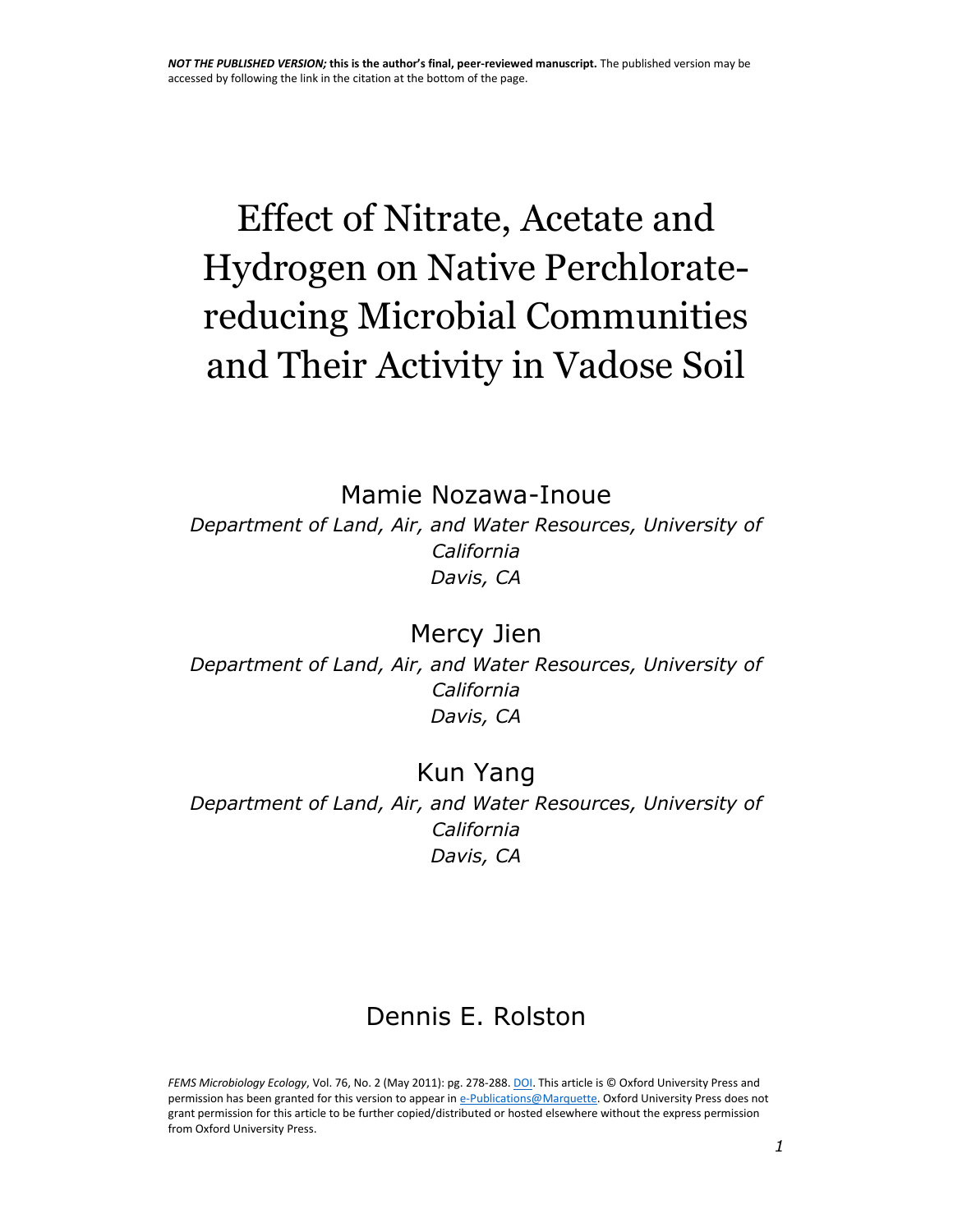*Department of Land, Air, and Water Resources, University of California Davis, CA*

#### [Krassimira R. Hristova](http://www.ncbi.nlm.nih.gov/pubmed/?term=Hristova%20KR%5Bauth%5D)

*Department of Land, Air, and Water Resources, University of California Davis, CA Department of Biological Sciences, Marquette University Milwaukee, WI*

[Kate M. Scow](http://www.ncbi.nlm.nih.gov/pubmed/?term=Scow%20KM%5Bauth%5D) *Department of Land, Air, and Water Resources, University of California Davis, CA*

#### **Abstract:**

Effect of nitrate, acetate and hydrogen on native perchlorate-reducing bacteria (PRB) was examined by conducting microcosm tests using vadose soil collected from a perchlorate-contaminated site. The rate of perchlorate reduction was enhanced by hydrogen amendment and inhibited by acetate amendment, compared to unamendment. Nitrate was reduced before perchlorate in all amendments. In hydrogen-amended and unamended soils, nitrate delayed perchlorate reduction, suggesting the PRB preferentially use nitrate as an electron acceptor. In contrast, nitrate eliminated the inhibitory effect of acetate amendment on perchlorate reduction and increased the rate and the extent, possibly because the preceding nitrate reduction/denitrification decreased the acetate concentration which was inhibitory to the native PRB. In hydrogen-amended and unamended soils, perchlorate reductase gene (*pcrA*) copies, representing PRB densities, increased with either perchlorate or nitrate reduction, suggesting either perchlorate or nitrate stimulates growth of the PRB. In contrast, in acetateamended soil *pcrA* increased only when perchlorate was depleted: a large portion of the PRB may have not utilized nitrate in this amendment. Nitrate addition did not alter the distribution of the dominant *pcrA* clones in hydrogen-amended soil, likely because of the functional redundancy of PRB as nitrate-reducers/denitrifiers, whereas acetate selected different *pcrA* clones from those with hydrogen amendment.

*FEMS Microbiology Ecology*, Vol. 76, No. 2 (May 2011): pg. 278-288[. DOI.](http://dx.doi.org/10.1111/j.1574-6941.2011.01045.x) This article is © Oxford University Press and permission has been granted for this version to appear i[n e-Publications@Marquette.](http://epublications.marquette.edu/) Oxford University Press does not grant permission for this article to be further copied/distributed or hosted elsewhere without the express permission from Oxford University Press.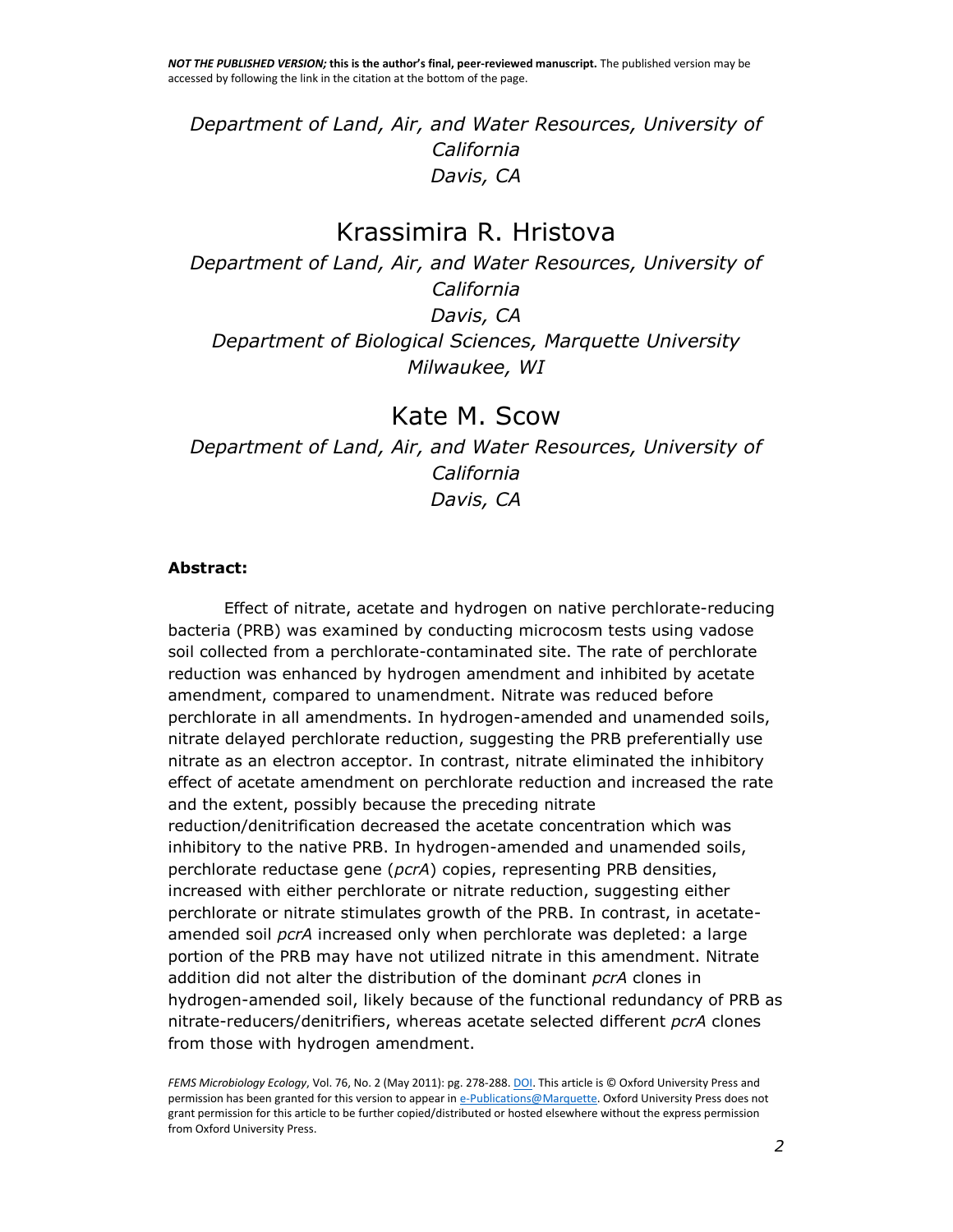**Keywords:** perchlorate reduction, perchlorate reductase gene, real-time quantitative PCR, denitrification, vadose soil.

#### **Introduction**

In the past decade, perchlorate  $(CIO<sub>4</sub><sup>-</sup>)$  has been increasingly detected in both environment [\(U.S. Environmental Protection Agency,](http://www.ncbi.nlm.nih.gov/pmc/articles/PMC3086929/#R50)  [2005a;](http://www.ncbi.nlm.nih.gov/pmc/articles/PMC3086929/#R50) [California Department of Public Health, 2007a\)](http://www.ncbi.nlm.nih.gov/pmc/articles/PMC3086929/#R5) and food [\(Kirk](http://www.ncbi.nlm.nih.gov/pmc/articles/PMC3086929/#R19)  *et al.*[, 2003;](http://www.ncbi.nlm.nih.gov/pmc/articles/PMC3086929/#R19) [Sanchez](http://www.ncbi.nlm.nih.gov/pmc/articles/PMC3086929/#R38) *et al.*, 2005; [U.S. Food and Drug Administration,](http://www.ncbi.nlm.nih.gov/pmc/articles/PMC3086929/#R53)  [2005\)](http://www.ncbi.nlm.nih.gov/pmc/articles/PMC3086929/#R53) in the United States. Perchlorate salts have been manufactured and used in explosives and pyrotechnics; in particular, ammonium perchlorate has been used as an oxidizer of rocket/missile fuels and disposed in large quantities [\(Motzer, 2001\)](http://www.ncbi.nlm.nih.gov/pmc/articles/PMC3086929/#R24). Perchlorate is also known to occur naturally in dry regions in the southwestern United States [\(Dasgupta](http://www.ncbi.nlm.nih.gov/pmc/articles/PMC3086929/#R11) *et al.*, 2005; Rao *et al.*[, 2007\)](http://www.ncbi.nlm.nih.gov/pmc/articles/PMC3086929/#R34) and in Chilean nitrate fertilizer and its deposits [\(Urbansky](http://www.ncbi.nlm.nih.gov/pmc/articles/PMC3086929/#R49) *et al.*, 2001). Perchlorate potentially disrupts human thyroid hormone production by interrupting iodide uptake [\(Urbansky, 1998\)](http://www.ncbi.nlm.nih.gov/pmc/articles/PMC3086929/#R48). An interim health advisory level for perchlorate in drinking water, issued by the U.S. Environmental Protection Agency in January 2009, is 15 µg  *(U.S. Environmental* [Protection Agency, 2008\)](http://www.ncbi.nlm.nih.gov/pmc/articles/PMC3086929/#R52). Some states have established stricter drinking water standards, such as California and Massachusetts where the adopted maximum contaminant levels (MCLs) are 6 and 2  $\mu$ g  $l^{-1}$ , respectively [\(Massachusetts Department of Environmental Protection,](http://www.ncbi.nlm.nih.gov/pmc/articles/PMC3086929/#R23)  [2006;](http://www.ncbi.nlm.nih.gov/pmc/articles/PMC3086929/#R23) [California Department of Public Health, 2007b\)](http://www.ncbi.nlm.nih.gov/pmc/articles/PMC3086929/#R6).

High concentrations of perchlorate are often found in soil in the vadose (unsaturated) zone, likely due to land disposal of perchlorate waste(water)s or open burning/detonation of explosives [\(U.S.](http://www.ncbi.nlm.nih.gov/pmc/articles/PMC3086929/#R51)  [Environmental Protection Agency, 2005b\)](http://www.ncbi.nlm.nih.gov/pmc/articles/PMC3086929/#R51). In U.S. Department of Defense facilities, perchlorate has been detected in soil at concentrations as high as 2100 mg kg<sup>−</sup><sup>1</sup> [\(U.S. Environmental](http://www.ncbi.nlm.nih.gov/pmc/articles/PMC3086929/#R50)  [Protection Agency, 2005a\)](http://www.ncbi.nlm.nih.gov/pmc/articles/PMC3086929/#R50). Gal *et al.* [\(2008\)](http://www.ncbi.nlm.nih.gov/pmc/articles/PMC3086929/#R12) also reported perchlorate contamination up to 1200 mg  $kg^{-1}$  in the deep vadose zone near a manufacturing plant in Israel. Although concentrations are much lower, widespread naturally occurring perchlorate has also been found in the vadose zone in dry regions in the U.S. (Rao *et al.*[, 2007\)](http://www.ncbi.nlm.nih.gov/pmc/articles/PMC3086929/#R34).

*FEMS Microbiology Ecology*, Vol. 76, No. 2 (May 2011): pg. 278-288[. DOI.](http://dx.doi.org/10.1111/j.1574-6941.2011.01045.x) This article is © Oxford University Press and permission has been granted for this version to appear i[n e-Publications@Marquette.](http://epublications.marquette.edu/) Oxford University Press does not grant permission for this article to be further copied/distributed or hosted elsewhere without the express permission from Oxford University Press.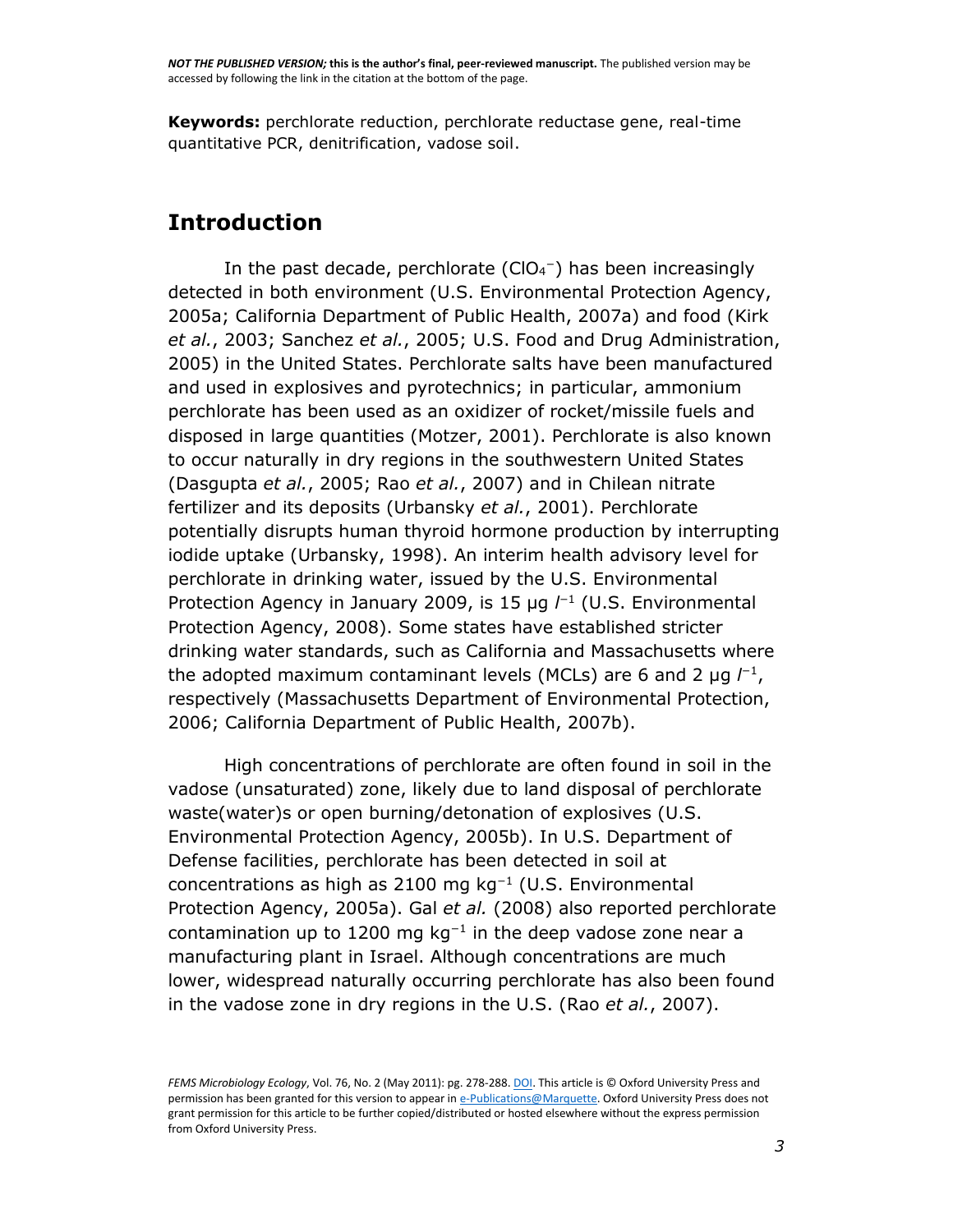To date, a number of bacterial strains capable of using perchlorate as an electron acceptor and reducing perchlorate to nontoxic chloride have been isolated from various environments [\(Rikken](http://www.ncbi.nlm.nih.gov/pmc/articles/PMC3086929/#R35) *et al.*, 1996; [Wallace](http://www.ncbi.nlm.nih.gov/pmc/articles/PMC3086929/#R54) *et al.*, 1996; [Bruce](http://www.ncbi.nlm.nih.gov/pmc/articles/PMC3086929/#R3) *et al.*, 1999; [Coates](http://www.ncbi.nlm.nih.gov/pmc/articles/PMC3086929/#R9)  *et al.*[, 1999;](http://www.ncbi.nlm.nih.gov/pmc/articles/PMC3086929/#R9) [Logan](http://www.ncbi.nlm.nih.gov/pmc/articles/PMC3086929/#R21) *et al.*, 2001; [Zhang](http://www.ncbi.nlm.nih.gov/pmc/articles/PMC3086929/#R58) *et al.*, 2002; [Waller](http://www.ncbi.nlm.nih.gov/pmc/articles/PMC3086929/#R55) *et al.*, [2004;](http://www.ncbi.nlm.nih.gov/pmc/articles/PMC3086929/#R55) [Shrout](http://www.ncbi.nlm.nih.gov/pmc/articles/PMC3086929/#R40) *et al.*, 2005; [Wolterink](http://www.ncbi.nlm.nih.gov/pmc/articles/PMC3086929/#R56) *et al.*, 2005; [Nerenberg](http://www.ncbi.nlm.nih.gov/pmc/articles/PMC3086929/#R26) *et al.*, [2006\)](http://www.ncbi.nlm.nih.gov/pmc/articles/PMC3086929/#R26). Those microorganisms are seemingly ubiquitous; therefore, bioremediation is a promising technology to treat perchlorate contamination. However, our knowledge about the ecology of perchlorate-reducing microorganisms in the environment, particularly in the vadose zone, is very limited. It is important to understand the ecology of native perchlorate-reducing microbial communities to design optimal treatment systems appropriate for the particular conditions in the vadose zone.

Most perchlorate-reducing bacteria (PRB) use nitrate in addition to perchlorate as an electron acceptor, and some strains have been confirmed as denitrifiers [\(Rikken](http://www.ncbi.nlm.nih.gov/pmc/articles/PMC3086929/#R35) *et al.*, 1996; [Coates](http://www.ncbi.nlm.nih.gov/pmc/articles/PMC3086929/#R9) *et al.*, 1999; [Herman & Frankenberger, 1999;](http://www.ncbi.nlm.nih.gov/pmc/articles/PMC3086929/#R16) [Achenbach](http://www.ncbi.nlm.nih.gov/pmc/articles/PMC3086929/#R1) *et al.*, 2001; [Logan](http://www.ncbi.nlm.nih.gov/pmc/articles/PMC3086929/#R21) *et al.*, [2001;](http://www.ncbi.nlm.nih.gov/pmc/articles/PMC3086929/#R21) [Zhang](http://www.ncbi.nlm.nih.gov/pmc/articles/PMC3086929/#R58) *et al.*, 2002; [Waller](http://www.ncbi.nlm.nih.gov/pmc/articles/PMC3086929/#R55) *et al.*, 2004; [Shrout](http://www.ncbi.nlm.nih.gov/pmc/articles/PMC3086929/#R40) *et al.*, 2005; [Wolterink](http://www.ncbi.nlm.nih.gov/pmc/articles/PMC3086929/#R56) *et al.*, 2005; [Nerenberg](http://www.ncbi.nlm.nih.gov/pmc/articles/PMC3086929/#R26) *et al.*, 2006). When both perchlorate and nitrate are present, pure cultures of PRB strains reduce nitrate preferentially or concurrently [\(Herman & Frankenberger, 1999;](http://www.ncbi.nlm.nih.gov/pmc/articles/PMC3086929/#R16) [Chaudhuri](http://www.ncbi.nlm.nih.gov/pmc/articles/PMC3086929/#R7) *et al.*, 2002). In soil and groundwater, in which nitrate is commonly present, preferential reduction of nitrate over perchlorate by native microbial communities appeared to be prevalent [\(Tipton](http://www.ncbi.nlm.nih.gov/pmc/articles/PMC3086929/#R47) *et al.*[, 2003;](http://www.ncbi.nlm.nih.gov/pmc/articles/PMC3086929/#R47) Tan *et al.*[, 2004;](http://www.ncbi.nlm.nih.gov/pmc/articles/PMC3086929/#R43) [Waller](http://www.ncbi.nlm.nih.gov/pmc/articles/PMC3086929/#R55) *et al.*, 2004; [Nozawa-Inoue](http://www.ncbi.nlm.nih.gov/pmc/articles/PMC3086929/#R28) *et al.*, [2005;](http://www.ncbi.nlm.nih.gov/pmc/articles/PMC3086929/#R28) Gal *et al.*[, 2008\)](http://www.ncbi.nlm.nih.gov/pmc/articles/PMC3086929/#R12), though concurrent reduction has also been observed in some sites [\(Waller](http://www.ncbi.nlm.nih.gov/pmc/articles/PMC3086929/#R55) *et al.*, 2004) and due to a repeated exposure to perchlorate [\(Tipton](http://www.ncbi.nlm.nih.gov/pmc/articles/PMC3086929/#R47) *et al.*, 2003). Despite the initial inhibitory effect of nitrate (when preferentially reduced) on perchlorate reduction, the rates of the following perchlorate reduction were larger with higher nitrate to perchlorate ratios, suggesting nitrate could increase the PRB population [\(Nozawa-Inoue](http://www.ncbi.nlm.nih.gov/pmc/articles/PMC3086929/#R28) *et al.*, 2005; Gal *[et al.](http://www.ncbi.nlm.nih.gov/pmc/articles/PMC3086929/#R12)*, [2008\)](http://www.ncbi.nlm.nih.gov/pmc/articles/PMC3086929/#R12).

We examined the effects of adding nitrate (electron acceptor) and acetate or hydrogen (electron donors) on perchlorate reduction and PRB populations in vadose soil by conducting microcosm tests and quantifying functional gene copies for enumerating PRB. While nitrate-

*FEMS Microbiology Ecology*, Vol. 76, No. 2 (May 2011): pg. 278-288[. DOI.](http://dx.doi.org/10.1111/j.1574-6941.2011.01045.x) This article is © Oxford University Press and permission has been granted for this version to appear i[n e-Publications@Marquette.](http://epublications.marquette.edu/) Oxford University Press does not grant permission for this article to be further copied/distributed or hosted elsewhere without the express permission from Oxford University Press.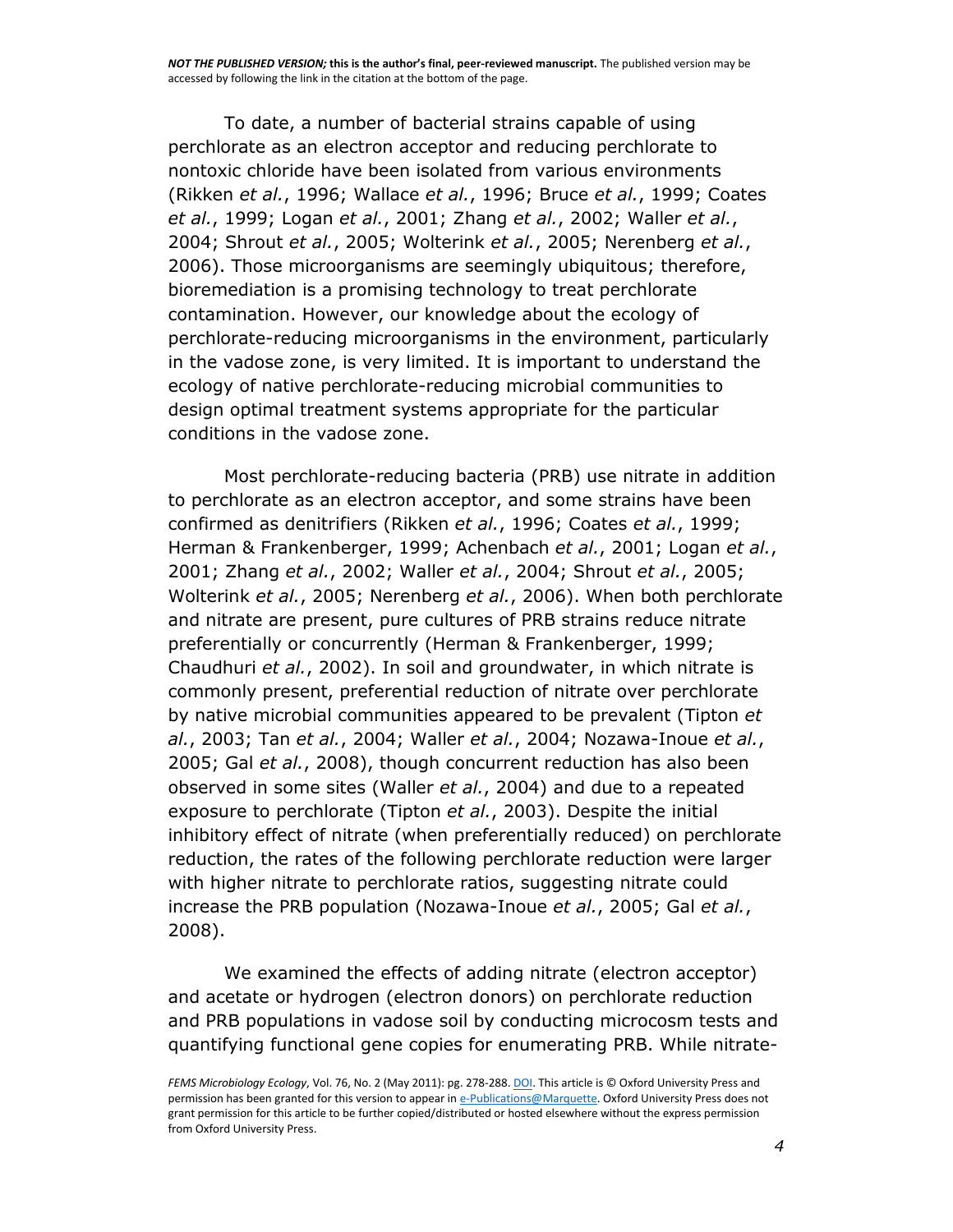reducers/denitrifiers are widely distributed in soil [\(Tiedje, 1988\)](http://www.ncbi.nlm.nih.gov/pmc/articles/PMC3086929/#R46) and those incapable of reducing perchlorate may also be involved in nitrate reduction, the presence of nitrate likely affects PRB populations and their perchlorate reduction activity. We hypothesized that nitrate would be reduced and delay perchlorate reduction initially and that nitrate would increase the PRB population ultimately. Acetate and hydrogen were commonly used electron donors to isolate PRB [\(Rikken](http://www.ncbi.nlm.nih.gov/pmc/articles/PMC3086929/#R35)  *et al.*[, 1996;](http://www.ncbi.nlm.nih.gov/pmc/articles/PMC3086929/#R35) [Wallace](http://www.ncbi.nlm.nih.gov/pmc/articles/PMC3086929/#R54) *et al.*, 1996; [Bruce](http://www.ncbi.nlm.nih.gov/pmc/articles/PMC3086929/#R3) *et al.*, 1999; [Coates](http://www.ncbi.nlm.nih.gov/pmc/articles/PMC3086929/#R9) *et al.*, [1999;](http://www.ncbi.nlm.nih.gov/pmc/articles/PMC3086929/#R9) [Logan](http://www.ncbi.nlm.nih.gov/pmc/articles/PMC3086929/#R21) *et al.*, 2001; [Zhang](http://www.ncbi.nlm.nih.gov/pmc/articles/PMC3086929/#R58) *et al.*, 2002; [Waller](http://www.ncbi.nlm.nih.gov/pmc/articles/PMC3086929/#R55) *et al.*, 2004; [Shrout](http://www.ncbi.nlm.nih.gov/pmc/articles/PMC3086929/#R40) *et al.*, 2005; [Wolterink](http://www.ncbi.nlm.nih.gov/pmc/articles/PMC3086929/#R56) *et al.*, 2005; [Nerenberg](http://www.ncbi.nlm.nih.gov/pmc/articles/PMC3086929/#R26) *et al.*, 2006) or to promote perchlorate bioremediation [\(U.S. Environmental Protection](http://www.ncbi.nlm.nih.gov/pmc/articles/PMC3086929/#R51)  [Agency, 2005b\)](http://www.ncbi.nlm.nih.gov/pmc/articles/PMC3086929/#R51). Acetate and hydrogen were expected to select for different PRB species, since acetate promotes organotrophic conditions and hydrogen promotes lithotrophic conditions.

## **Materials and methods**

### *Soil samples*

The soil used in this study was collected from the vadose zone (15–45 cm below surface grade) at an industrial site in California (hereafter called Industrial Soil). The site has been contaminated with perchlorate, although perchlorate was not detected in the collected samples. The nitrate (NO<sub>3</sub><sup>-</sup>) concentration was 0.2 µmol (g dry soil)<sup>-1</sup>. The soil is comprised of 66% sand, 14% silt, and 19% clay, and categorized as a sandy loam. The gravimetric moisture content was 12%. The soil pH in water extract, cation exchange capacity, and organic matter was 7.4, 13.9 meg (100 g soil)<sup>-1</sup>, and 1.4%, respectively. The soil was passed through a 2-mm sieve and stored in sealed plastic bags at 4°C until experiments were performed.

#### *Soil microcosm preparation*

Soil microcosms with different treatments [\(Table 1\)](http://www.ncbi.nlm.nih.gov/pmc/articles/PMC3086929/table/T1/) were prepared to examine the effect of the electron acceptor nitrate, and the electron donors, acetate or hydrogen, on PRB and their activities; controls with no added electron donor (unamendment) were included. Microcosms treated with ammonium were used to compare with those treated with nitrate. To measure perchlorate concentration and other chemical changes, ten sets of triplicate microcosm bottles were

*FEMS Microbiology Ecology*, Vol. 76, No. 2 (May 2011): pg. 278-288[. DOI.](http://dx.doi.org/10.1111/j.1574-6941.2011.01045.x) This article is © Oxford University Press and permission has been granted for this version to appear i[n e-Publications@Marquette.](http://epublications.marquette.edu/) Oxford University Press does not grant permission for this article to be further copied/distributed or hosted elsewhere without the express permission from Oxford University Press.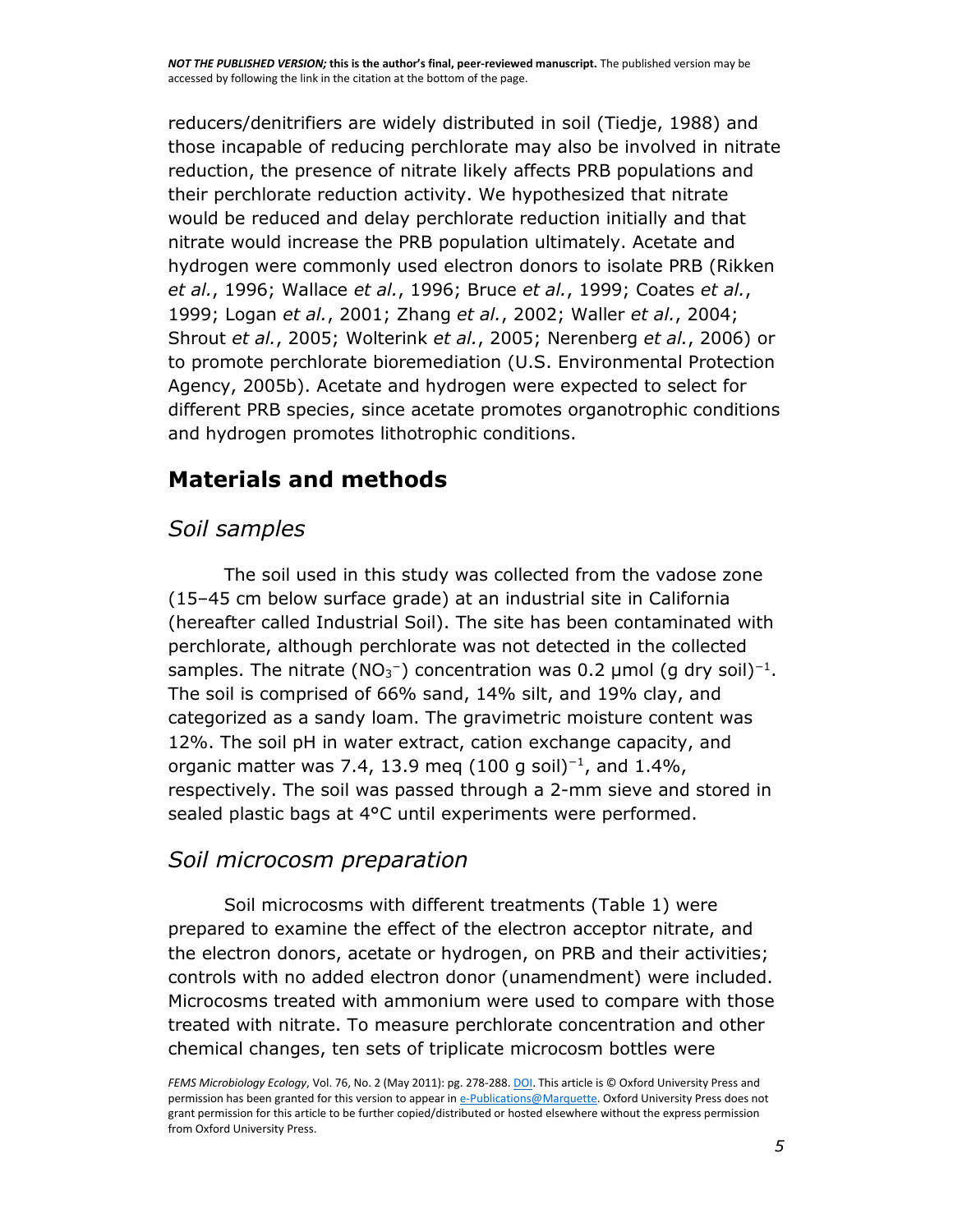prepared for each treatment in which perchlorate was added [\(Table 1\)](http://www.ncbi.nlm.nih.gov/pmc/articles/PMC3086929/table/T1/), and the three bottles were destructed at each sampling time. For microbial analysis, a triplicate of each live microcosm series (except microcosms with perchlorate, ammonium and acetate), including the series in which no perchlorate was added, was prepared.

| Microcosm series <sup>2</sup> Soil |                | Perchlorate addition <sup>b</sup> Nitrogen addition <sup>C</sup> Carbon addition <sup>d</sup> Headspace gas <sup>d</sup> |                |             |                 |
|------------------------------------|----------------|--------------------------------------------------------------------------------------------------------------------------|----------------|-------------|-----------------|
| PU                                 | fresh          | $\ddot{}$                                                                                                                | none           | none        | Nitrogen        |
| U                                  | fresh          |                                                                                                                          | none           | none        | Nitrogen        |
| PA                                 | fresh          | $\ddot{}$                                                                                                                | none           | Acetate     | Nitrogen        |
| Α                                  | fresh          |                                                                                                                          | none           | Acetate     | Nitrogen        |
| PH                                 | fresh          | $\ddot{}$                                                                                                                | none           | Bicarbonate | <b>Hydrogen</b> |
| Н                                  | fresh          |                                                                                                                          | none           | Bicarbonate | <b>Hydrogen</b> |
| cPA                                | autoclaved +   |                                                                                                                          | none           | Acetate     | Nitrogen        |
| cPH                                | autoclaved +   |                                                                                                                          | none           | Bicarbonate | <b>Hydrogen</b> |
| PNU                                | fresh          | $\ddot{}$                                                                                                                | <b>Nitrate</b> | none        | Nitrogen        |
| NU                                 | fresh          |                                                                                                                          | <b>Nitrate</b> | none        | Nitrogen        |
| <b>PNA</b>                         | fresh          | $\ddot{}$                                                                                                                | <b>Nitrate</b> | Acetate     | Nitrogen        |
| NA                                 | fresh          |                                                                                                                          | <b>Nitrate</b> | Acetate     | Nitrogen        |
| PNH                                | fresh          | $\ddot{}$                                                                                                                | <b>Nitrate</b> | Bicarbonate | <b>Hydrogen</b> |
| NH                                 | fresh          |                                                                                                                          | <b>Nitrate</b> | Bicarbonate | <b>Hydrogen</b> |
| cPNA                               | autoclaved +   |                                                                                                                          | <b>Nitrate</b> | Acetate     | Nitrogen        |
| $c$ PN $H$                         | $autoclaved +$ |                                                                                                                          | <b>Nitrate</b> | Bicarbonate | <b>Hydrogen</b> |
| <b>PMA</b>                         | fresh          | $\ddot{}$                                                                                                                | Ammonium       | Acetate     | Nitrogen        |
| cPMA                               | autoclaved +   |                                                                                                                          | Ammonium       | Bicarbonate | Nitrogen        |

#### **[Table 1](http://www.ncbi.nlm.nih.gov/pmc/articles/PMC3086929/table/T1/)** Microcosm treatments

 $aP$  = perchlorate added; U= unamended by electron donor; A = acetate amended; H = hydrogen amended;  $N =$  nitrate added;  $M =$  ammonium added;  $c =$  sterilized (autoclaved) control.

 $b$ + = perchlorate added; - = perchlorate not added.

<sup>c</sup>Nitrate may serve as an electron acceptor alternative to perchlorate.

<sup>d</sup>Acetate and hydrogen may serve as electron donors for perchlorate reduction.

*FEMS Microbiology Ecology*, Vol. 76, No. 2 (May 2011): pg. 278-288[. DOI.](http://dx.doi.org/10.1111/j.1574-6941.2011.01045.x) This article is © Oxford University Press and permission has been granted for this version to appear i[n e-Publications@Marquette.](http://epublications.marquette.edu/) Oxford University Press does not grant permission for this article to be further copied/distributed or hosted elsewhere without the express permission from Oxford University Press.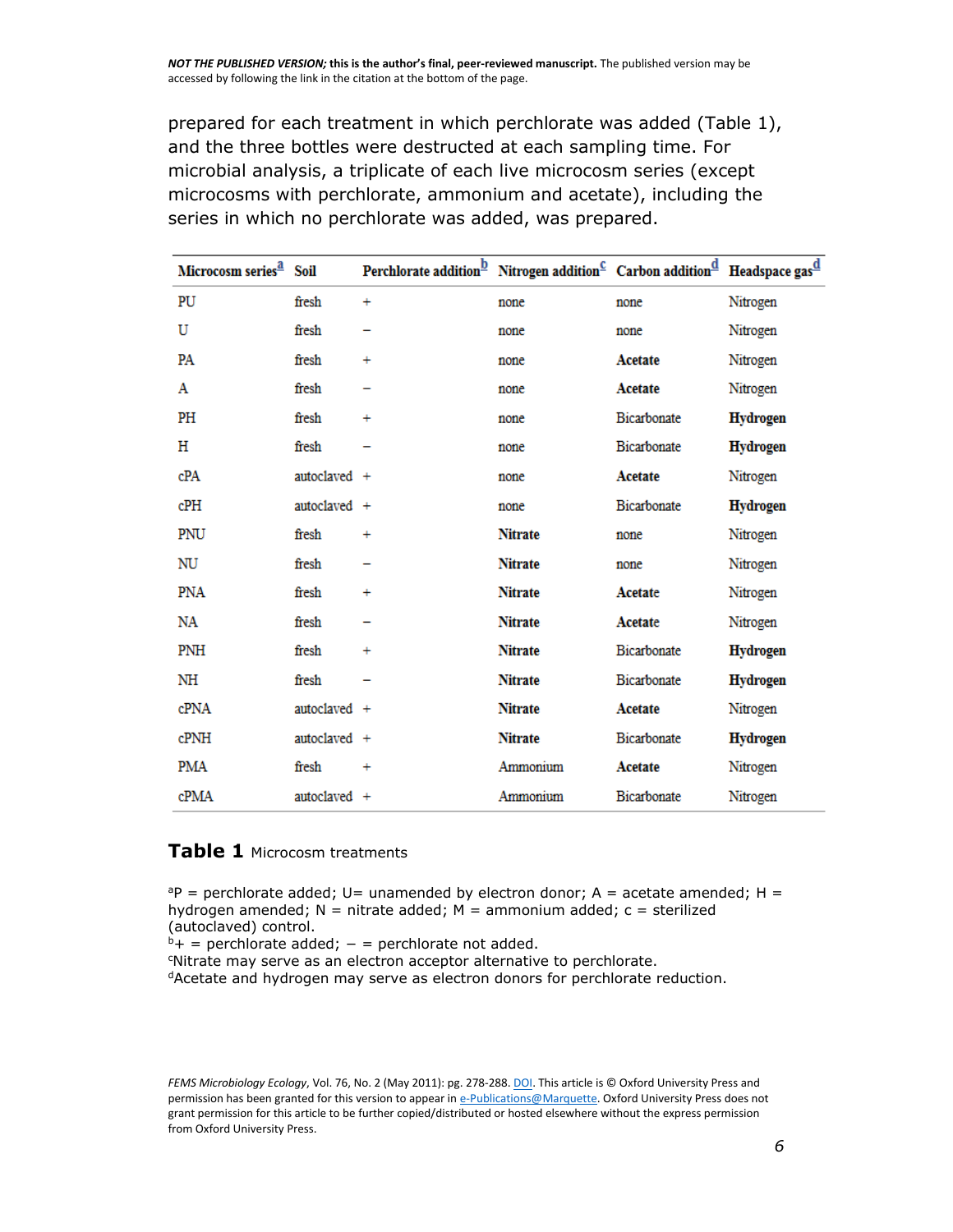The nominal perchlorate concentration was 0.2 μmol (g dry soil)<sup>-1</sup> (= 20 µg (g dry soil)<sup>-1</sup>). Perchlorate was added as a solution of ammonium perchlorate ( $NH_4ClO_4$ ); other non-gas chemicals were added as solutions of sodium salts (CH<sub>3</sub>COONa, NaHCO<sub>3</sub>, or NaNO<sub>3</sub>) or a chloride salt (NH4Cl). Final concentrations of acetate and bicarbonate in microcosms were approximately 10 µmol (g dry soil)<sup>-1</sup> and 20 µmol (g dry soil)<sup>−</sup><sup>1</sup> , respectively. The nominal concentration of added nitrate and ammonium was 2.1 µmol (g dry soil)<sup>-1</sup>. All solutions were either autoclaved or filter-sterilized.

Purified water was used to raise the moisture content to 20 %. Soil pH was not adjusted: most treatments did not alter the pH from the initial value (pH 7.4), except those with bicarbonate (pH 8.4). A mixture of 12 g of moist soil (10 g-dry equivalent) was transferred to a 30-m*l* serum bottle, and the bottle was sealed with a butyl-rubber septum and an aluminum cap. Sterilized controls were prepared from soil that was autoclaved for one hour each for three consecutive days. The headspace of the bottle was purged with either 100 % nitrogen  $(N_2)$  or 100 % hydrogen  $(H_2)$  gas through a 0.2-um sterile filter. The volume of gas phase in the microcosm bottle was approximately 32 m/; therefore, estimated H<sub>2</sub> per g dry soil was 132 μmol. The microcosms were incubated at room temperature (23  $\pm$  1°C).

To reduce one mole of ClO<sub>4</sub>− to Cl−, one mole of CH<sub>3</sub>COO− [\(Rikken](http://www.ncbi.nlm.nih.gov/pmc/articles/PMC3086929/#R35) *et al.*, 1996) or 4 moles of H<sub>2</sub> [\(Nerenberg & Rittmann, 2004\)](http://www.ncbi.nlm.nih.gov/pmc/articles/PMC3086929/#R25) is needed, whereas 0.625 mole of CH3COO<sup>−</sup> [\(Sherwood](http://www.ncbi.nlm.nih.gov/pmc/articles/PMC3086929/#R39) *et al.*, 1998) or 2.5 mole of  $H<sub>2</sub>$  [\(Nerenberg & Rittmann, 2004\)](http://www.ncbi.nlm.nih.gov/pmc/articles/PMC3086929/#R25) is required to reduce one mole of  $NO<sub>3</sub><sup>-</sup>$  to  $N<sub>2</sub>$ . The amounts of acetate and hydrogen added to microcosms (10 and 132 µmol (g dry soil)<sup>-1</sup>, respectively) were much larger than those stoichiometrically required (up to 1.6 and 6.6 μmol (g dry soil)<sup>−</sup><sup>1</sup> , respectively), to ensure provision of ample electron donors for the PRB even in the presence of other competing electron acceptors such as nitrate.

#### *Chemical analyses*

*FEMS Microbiology Ecology*, Vol. 76, No. 2 (May 2011): pg. 278-288[. DOI.](http://dx.doi.org/10.1111/j.1574-6941.2011.01045.x) This article is © Oxford University Press and permission has been granted for this version to appear i[n e-Publications@Marquette.](http://epublications.marquette.edu/) Oxford University Press does not grant permission for this article to be further copied/distributed or hosted elsewhere without the express permission from Oxford University Press.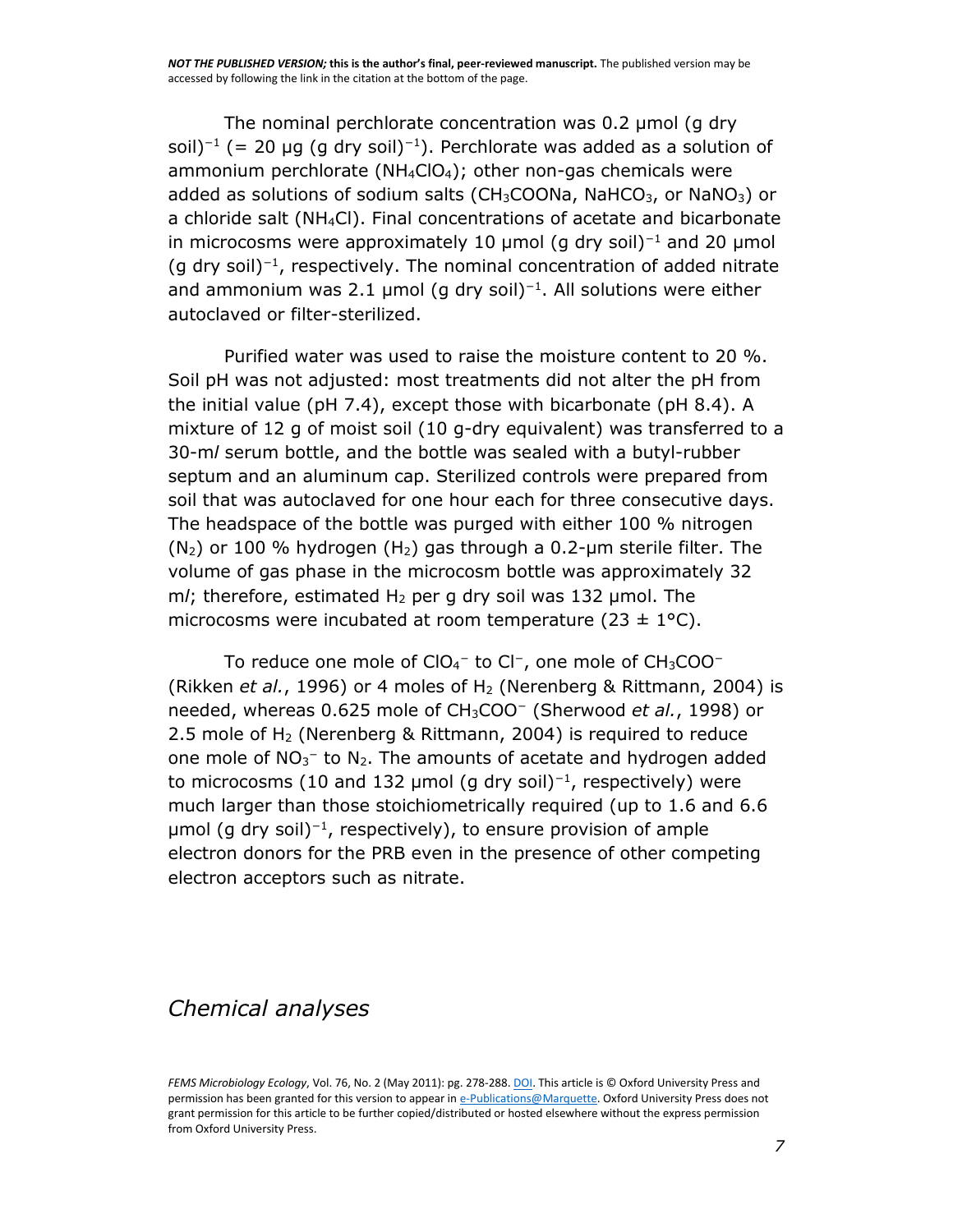Perchlorate, chloride, chlorate, nitrate and nitrite in a microcosm replicate (12 g of moist soil) were extracted by addition of 20 m*l* purified water and shaking this suspension in a 50-m*l* centrifuge tube with a screw cap for 6 hours [\(Nozawa-Inoue](http://www.ncbi.nlm.nih.gov/pmc/articles/PMC3086929/#R28) *et al.*, 2005). The extract was centrifuged at 10,000  $\times$  *g* for 10 min and the supernatant was filtered with 0.2-μm membrane filter. The perchlorate concentration in the filtrate, with addition of an ion strength adjustment buffer (0.04 M  $(NH<sub>4</sub>)<sub>2</sub>SO<sub>4</sub>$ , was measured using a perchlorate ion selective electrode (Orion 93-81, Thermo Scientific, Beverly, MA; measurable down to 7 μM) and a reference electrode (Orion 90-02, Thermo Scientific), equipped with an ion analyzer (Orion EA940, Thermo Scientific). pH in the extract was analyzed by a combination pH electrode (Orion 91-07, Thermo Scientific) equipped with a pH meter (Orion 250A, Thermo Scientific). Chloride, chlorate, nitrate, and nitrite were analyzed by ion chromatography using an IonPac AS14 column (Dionex Corp., Sunnyvale, CA). The mobile phase was 2.7 mM  $Na<sub>2</sub>CO<sub>3</sub>/1.0$  mM NaHCO<sub>3</sub> at a flow rate of 1.0 m/ min<sup>-1</sup>.

#### *Soil DNA extraction*

For DNA analyses, soil microcosm samples were collected when perchlorate concentration had decreased to less then 0.02 μmol (g dry soil)<sup>−</sup><sup>1</sup> (more than 90% degradation of the initial concentration), or when perchlorate reduction was very slow, as observed in microcosms PA and PNU, samples were collected around 100 days after the incubation started. Percent perchlorate removal in microcosms PA and PNU was approximately 40% at this point. Samples of microcosms with no perchlorate, incubated for the same time periods as those with perchlorate, were also collected for comparison purpose. Samples of microcosms and untreated soil were stored at −20°C until DNA was extracted. For DNA extraction, soil was pre-washed with a buffer containing  $0.1\%$  Na<sub>4</sub>P<sub>2</sub>O<sub>7</sub>, 10mM Tris-HCl (pH 8.0), and 1mM EDTA [\(Rosch](http://www.ncbi.nlm.nih.gov/pmc/articles/PMC3086929/#R36) *et al.*, 2002) to remove free DNA and humic acid, and DNA was extracted using the FastDNA Spin kit for soil (MP Biomedicals, Solon, OH) according to the manufacturer's instruction.

#### *Real-time quantitative PCR*

*FEMS Microbiology Ecology*, Vol. 76, No. 2 (May 2011): pg. 278-288[. DOI.](http://dx.doi.org/10.1111/j.1574-6941.2011.01045.x) This article is © Oxford University Press and permission has been granted for this version to appear i[n e-Publications@Marquette.](http://epublications.marquette.edu/) Oxford University Press does not grant permission for this article to be further copied/distributed or hosted elsewhere without the express permission from Oxford University Press.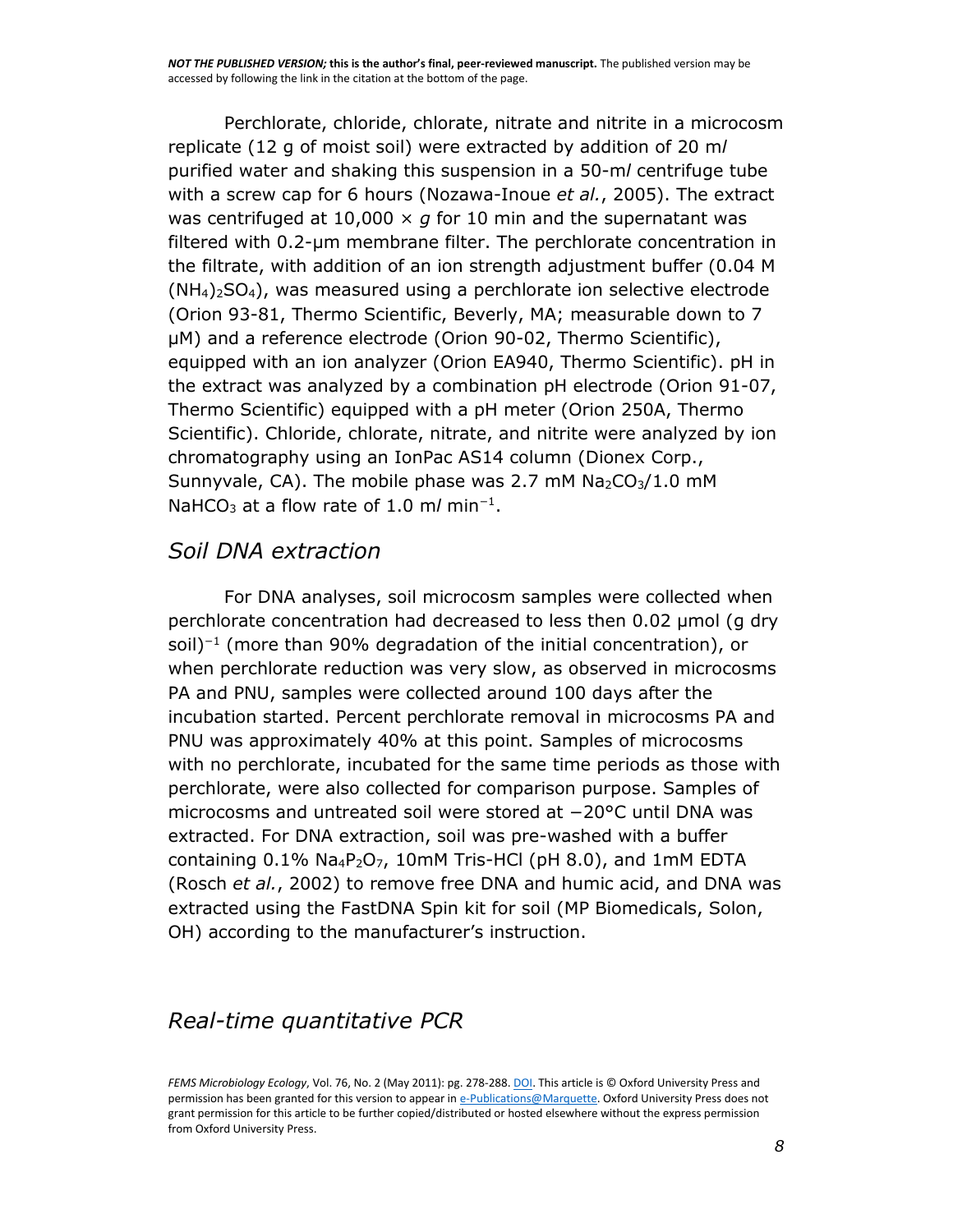Changes in population densities of PRB, denitrifying bacteria, and total bacteria were estimated by real-time quantitative PCR (qPCR) targeting perchlorate reductase gene *pcrA*, copper and cytochrome *cd<sup>1</sup>* nitrite reductase genes *nirK* and *nirS*, and the bacterial 16S rRNA gene, respectively. Five μ*l* of soil DNA, diluted 100 times (approximately 2 – 10 ng DNA per reaction), was subjected to each reaction. The *pcrA* and *nirK* qPCR mixtures (a final volume of 15 μ*l*) consisted of the following (final concentrations): sample DNA,  $1 \times$ SYBR Premix *Ex Taq* (TaKaRa Bio USA, Madison, WI), 1× ROX reference dye, 0.2 μM each of pcrA320 and pcrA598 primers [\(Table 2\)](http://www.ncbi.nlm.nih.gov/pmc/articles/PMC3086929/table/T2/) and 0.25 μM each of nirK876 and nirK1040 primers ([Table 2\)](http://www.ncbi.nlm.nih.gov/pmc/articles/PMC3086929/table/T2/), respectively. For *nirS* qPCR, sample DNA was added in a mixture (a final volume of 20 μ*l*) with 1× Power SYBR green master mix (Applied Biosystems, Foster City, CA) and nirSCd3aF and nirSR3cd primers [\(Table 2](http://www.ncbi.nlm.nih.gov/pmc/articles/PMC3086929/table/T2/)) (0.5 μM each). For total bacteria, the mixture (12.5 μ*l* as a final reaction volume) contained sample DNA, 1× Universal TaqMan master mix (Applied Biosystems), 0.8 μM each of primers BACT1369F and PROK1492R, and 0.2 μM of TM1389 probe ([Table 2\)](http://www.ncbi.nlm.nih.gov/pmc/articles/PMC3086929/table/T2/), respectively.

| <b>Target gene</b>           |                                         | Primer/Probe Sequence $(5' - 3')$                                                    | <b>Reference</b>                             |
|------------------------------|-----------------------------------------|--------------------------------------------------------------------------------------|----------------------------------------------|
| pcrA                         | pcrA320<br>pcrA598                      | GCGCCCACCACTACATGTAYGGNCC Nozawa-Inoue et al., 2008<br><b>GGTGGTCGCCGTACCARTCRAA</b> |                                              |
| nirK                         | nirK876<br>$n$ ir $K1040$               | ATYGGCGGVCAYGGCGA<br>GCCTCGATAGRTTRTGGTT                                             | Henry et al., 2004; Henry et al., 2005       |
| nirS                         | nirSCd3aF<br>nirSR3cd                   | AACGYSAAGGARACSGG<br><b>GASTTCGGRTGSGTCTTSAYGAA</b>                                  | Throback et al., 2004; Kandeler et al., 2006 |
| bacterial 16S rRNA BACT1369F | <b>PROK1492R</b><br>TM1389 <sup>ª</sup> | <b>CGGTGAATACGTTCYCGG</b><br>AAGGAGGTGATCCRGCCGCA<br>CTTGTACACACCGCCCGTC             | Suzuki et al., 2000                          |

[Table 2](http://www.ncbi.nlm.nih.gov/pmc/articles/PMC3086929/table/T2/) Oligonucleotide primers and probe used in this study

<sup>a</sup>fluorogenic probe, labeled with FAM and BHQ1 at 5' and 3' ends, respectively.

The reactions were performed by a 7300 real-time PCR system (Applied Biosystems). The *pcrA* gene fragments were amplified by a thermal cycling program of 95°C for 1 min followed by 35 cycles of

*FEMS Microbiology Ecology*, Vol. 76, No. 2 (May 2011): pg. 278-288[. DOI.](http://dx.doi.org/10.1111/j.1574-6941.2011.01045.x) This article is © Oxford University Press and permission has been granted for this version to appear i[n e-Publications@Marquette.](http://epublications.marquette.edu/) Oxford University Press does not grant permission for this article to be further copied/distributed or hosted elsewhere without the express permission from Oxford University Press.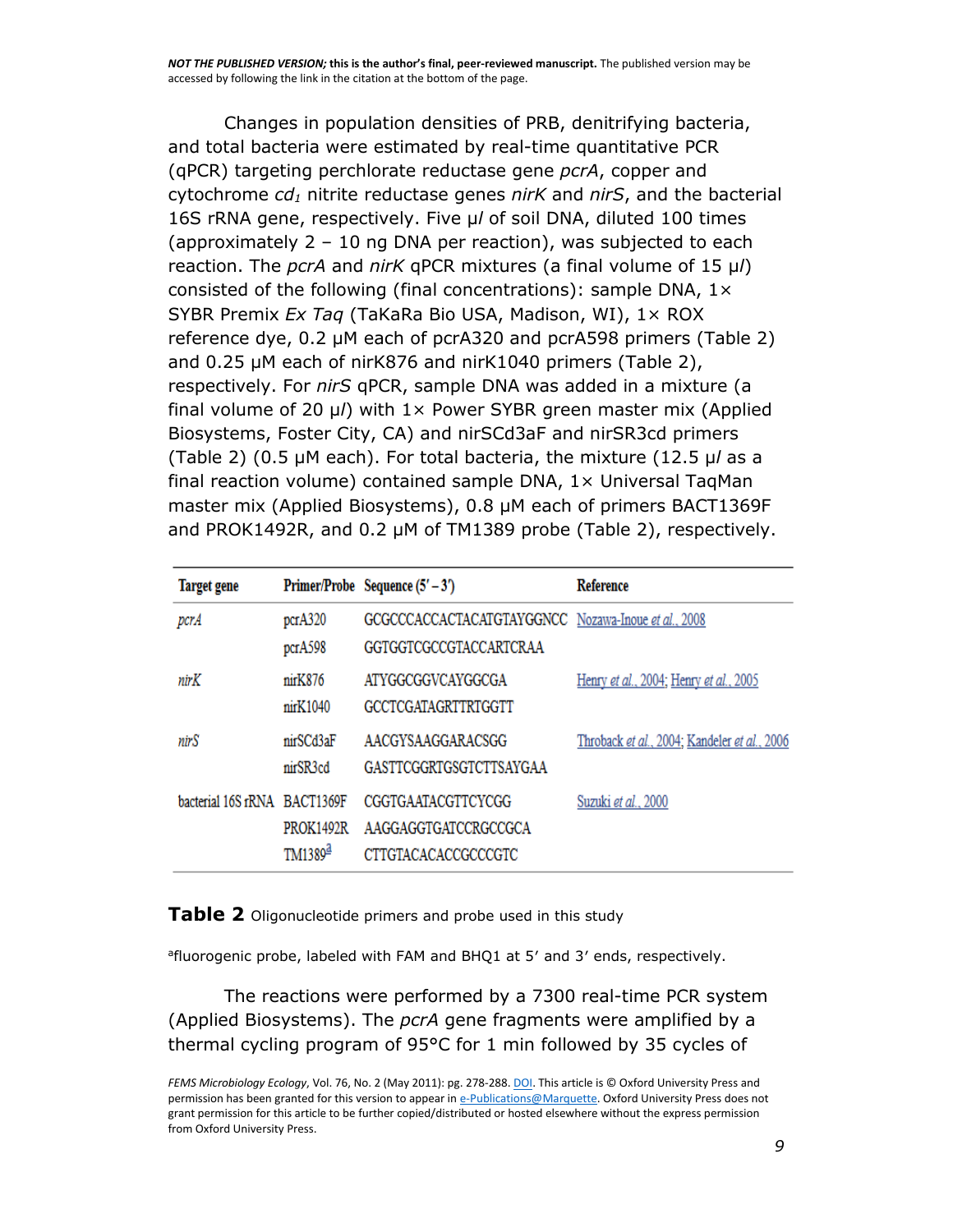95°C for 5 sec and 60°C for 31 sec. The *nirK* fragments were amplified by a program of 95°C for 30 sec followed by five touchdown cycles of 95°C for 15 sec, 63 - 59°C (decreased by 1°C per cycle) for 30 sec, and 72°C for 30 sec, and 30 cycles of 95°C for 15 sec, 63°C for 30 sec, and 72°C for 30 sec. For amplification of *nirS* fragments, after initial denaturing at 95°C for 10 min, five touchdown cycles as in the *nirK* qPCR program was performed, followed by 35 cycles of 95°C for 15 sec, 63°C for 30 sec, 72°C for 30 sec, and 80°C for 30 sec as data acquisition stage. For the qPCR samples of *pcrA*, *nirK* and *nirS*, the absence of non-specific PCR products was confirmed both by dissociation curve analysis and by 1.5% agarose gel electrophoresis. The bacterial 16S rRNA gene fragments were amplified by a program of 50°C for 2 min for uracil N-glycosylase activation and 95°C for 10 min followed by 40 cycles of 95°C for 15 sec and 56°C for 60 sec.

The plasmid standard curves, for calculating gene copy numbers in samples, were generated by plotting qPCR threshold cycle  $(C<sub>T</sub>)$ against gene copy numbers of plasmids containing the target genes amplified with qPCR primers. To generate these plasmids, the *pcrA*, *nirK*, *nirS*, and 16S rRNA gene fragments were PCR-amplified from *Dechloromonas agitata* CKB (ATCC700666), *Sinorhizobium meliloti*, *Pseudomonas fluorescens*, and *Escherichia coli* K-12, respectively, and cloned into a plasmid and sequenced as described below. The copy numbers of the plasmids were calculated based on the DNA concentrations determined by measuring absorbance at 260 nm. Each plasmid standard was strongly linear ( $R^2 > 0.99$ ) over 8 orders of magnitude.

Cell ratios were estimated from the gene copy numbers using the following assumptions: one *pcrA* copy and two *nirS* copies per cell, as carried in the genome of perchlorate- and nitrate-reducing *Dechloromonas aromatica* RCB [\(Coates](http://www.ncbi.nlm.nih.gov/pmc/articles/PMC3086929/#R10) *et al.*, 2001; [Bender](http://www.ncbi.nlm.nih.gov/pmc/articles/PMC3086929/#R2) *et al.*, [2005\)](http://www.ncbi.nlm.nih.gov/pmc/articles/PMC3086929/#R2); one *nirK* copy per copper denitrifier cell [\(Philippot, 2006\)](http://www.ncbi.nlm.nih.gov/pmc/articles/PMC3086929/#R33); an average of four copies of 16S rRNA genes per bacterial cell [\(Klappenbach](http://www.ncbi.nlm.nih.gov/pmc/articles/PMC3086929/#R20) *et al.*, 2001).

#### **Cloning and sequencing**

The *pcrA* gene fragments obtained from microcosms treated with perchlorate and hydrogen, with perchlorate, nitrate, and acetate,

*FEMS Microbiology Ecology*, Vol. 76, No. 2 (May 2011): pg. 278-288[. DOI.](http://dx.doi.org/10.1111/j.1574-6941.2011.01045.x) This article is © Oxford University Press and permission has been granted for this version to appear i[n e-Publications@Marquette.](http://epublications.marquette.edu/) Oxford University Press does not grant permission for this article to be further copied/distributed or hosted elsewhere without the express permission from Oxford University Press.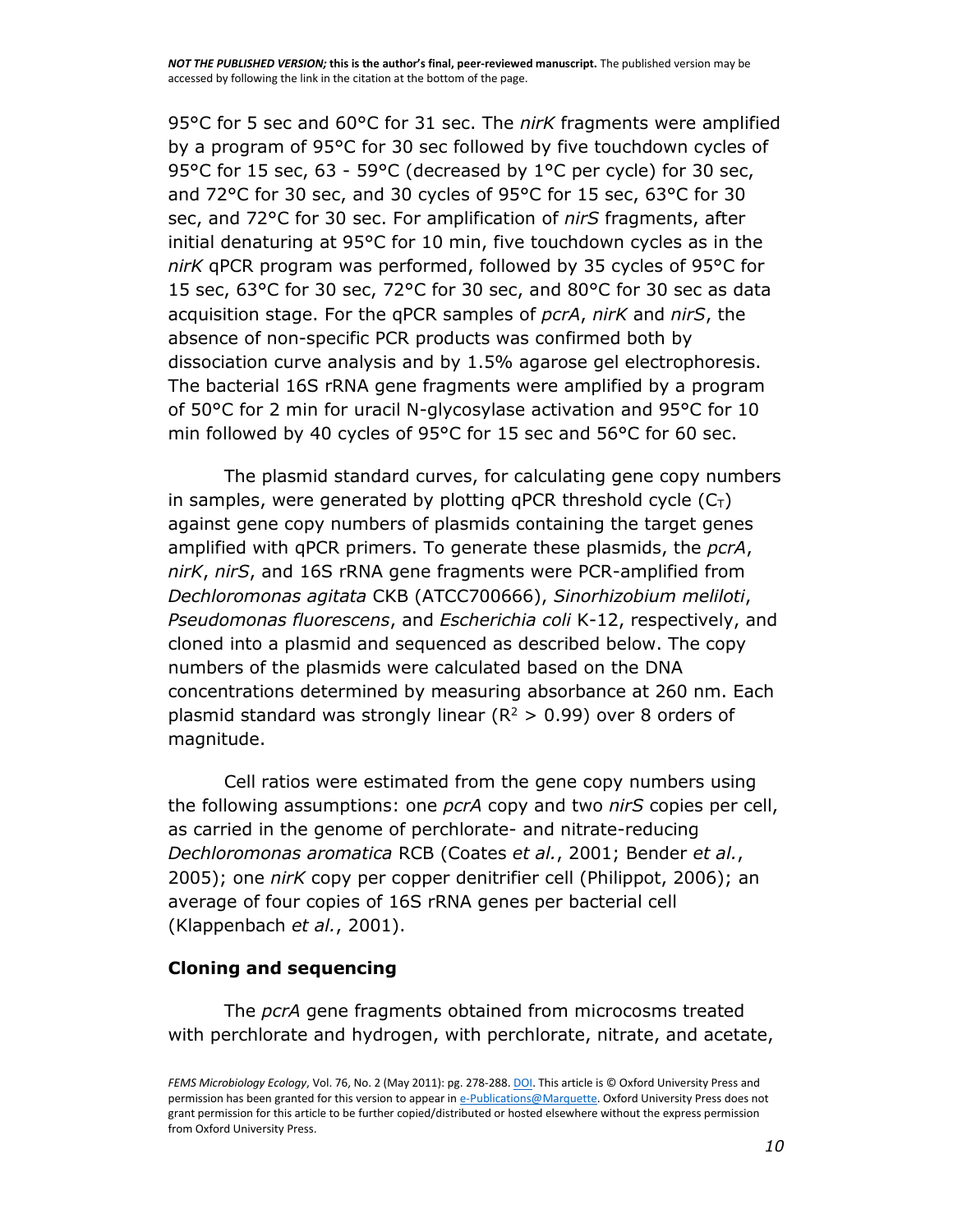*NOT THE PUBLISHED VERSION;* **this is the author's final, peer-reviewed manuscript.** The published version may be accessed by following the link in the citation at the bottom of the page.

and with perchlorate, nitrate, and hydrogen [\(Table 1\)](http://www.ncbi.nlm.nih.gov/pmc/articles/PMC3086929/table/T1/) were cloned using the TOPO TA cloning kit (Invitrogen, Carlsbad, CA). Clones were screened by PCR with M13 universal primers; about 20 positive clones were randomly picked from each sample and were subjected to restriction fragment length polymorphisms (RFLP) using the restriction endonuclease HhaI. The digestion patterns were examined as described previously [\(Nozawa-Inoue](http://www.ncbi.nlm.nih.gov/pmc/articles/PMC3086929/#R29) *et al.*, 2008). The plasmids of the *pcrA* clones with distinct RFLPs were extracted using Plasmid Mini kit (Qiagen, Valencia, CA).

The inserts of the plasmids were sequenced at the UC Davis DNA sequencing facility (Davis, CA). One or two clones with the same RFLP were subjected to sequencing. The deduced PcrA protein sequences (92 amino acids), including *pcrA* clones from Yolo silt loam soil enriched with perchlorate and either acetate or hydrogen [\(Nozawa-Inoue](http://www.ncbi.nlm.nih.gov/pmc/articles/PMC3086929/#R28) *et al.*, 2005; [Nozawa-Inoue](http://www.ncbi.nlm.nih.gov/pmc/articles/PMC3086929/#R29) *et al.*, 2008) and five perchlorate-reducing isolates (*Dechloromonas agitata* CKB, *D. aromatica* RCB, *D*. sp. MissR, *Azospirillum* sp. TTI, and *Dechlorospirillum* sp. WD), were aligned by ClustalW [\(Thompson](http://www.ncbi.nlm.nih.gov/pmc/articles/PMC3086929/#R44) *et al.*, [1994\)](http://www.ncbi.nlm.nih.gov/pmc/articles/PMC3086929/#R44). A phylogenetic tree was constructed using the neighbor-joining method [\(Saitou & Nei, 1987\)](http://www.ncbi.nlm.nih.gov/pmc/articles/PMC3086929/#R37) and visualized with NJplot [\(Perriere &](http://www.ncbi.nlm.nih.gov/pmc/articles/PMC3086929/#R30)  [Gouy, 1996\)](http://www.ncbi.nlm.nih.gov/pmc/articles/PMC3086929/#R30).

The sequences of *pcrA* clones (PH1 to PH3, PNH1 to PNH2, and PNA1 to PNA5), obtained in this study [\(Table 1\)](http://www.ncbi.nlm.nih.gov/pmc/articles/PMC3086929/table/T1/), have been deposited in the Genbank database under accession numbers [FJ602703 to](http://www.ncbi.nlm.nih.gov/nuccore/?term=FJ602703:FJ602712%5bpacc%5d)  [FJ602712.](http://www.ncbi.nlm.nih.gov/nuccore/?term=FJ602703:FJ602712%5bpacc%5d)

#### **Results**

### *Effect of acetate, hydrogen, and nitrate on perchlorate reduction*

Perchlorate was degraded by native soil microorganisms in Industrial Soil [\(Fig. 1a and b](http://www.ncbi.nlm.nih.gov/pmc/articles/PMC3086929/figure/F1/)). When  $0.24 \pm 0.02$  µmol (g dry soil)<sup>-1</sup> perchlorate was degraded to less than 0.02 µmol (g dry soil)<sup>-1</sup>, chloride concentrations increased in the range of  $0.20 - 0.22$  µmol (g dry soil)<sup>−1</sup>. As high as 0.01µmol (g dry soil)<sup>−1</sup> chlorate (ClO<sub>3</sub><sup>−</sup>), an intermediate of perchlorate reduction, was detected transiently in a few samples (data not shown).

*FEMS Microbiology Ecology*, Vol. 76, No. 2 (May 2011): pg. 278-288[. DOI.](http://dx.doi.org/10.1111/j.1574-6941.2011.01045.x) This article is © Oxford University Press and permission has been granted for this version to appear i[n e-Publications@Marquette.](http://epublications.marquette.edu/) Oxford University Press does not grant permission for this article to be further copied/distributed or hosted elsewhere without the express permission from Oxford University Press.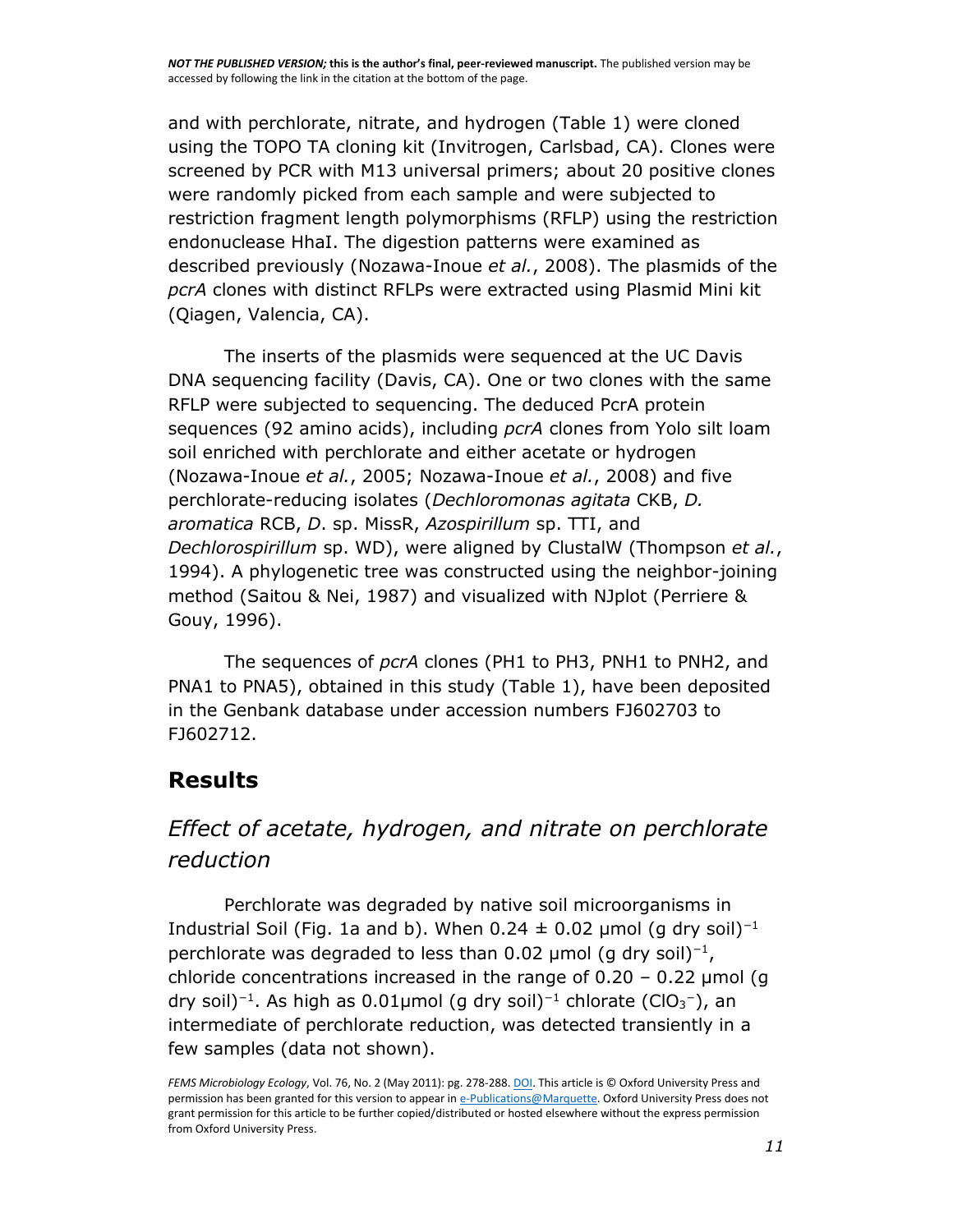*NOT THE PUBLISHED VERSION;* **this is the author's final, peer-reviewed manuscript.** The published version may be accessed by following the link in the citation at the bottom of the page.



**[Fig. 1](http://www.ncbi.nlm.nih.gov/pmc/articles/PMC3086929/figure/F1/)** Changes in perchlorate concentrations without (a) and with (b) nitrate addition, and nitrate concentrations with nitrate addition (c) in soil microcosms amended with different electron donors (none, acetate, or hydrogen) (mean  $\pm$  SD; n  $= 3$ ). Ctrl = autoclaved control.

Hydrogen amendment enhanced perchlorate degradation rate (more than 90% was degraded in 7 days) compared to unamendment (37 days) [\(Fig. 1a\)](http://www.ncbi.nlm.nih.gov/pmc/articles/PMC3086929/figure/F1/). With acetate amendment only about 22 % of perchlorate was reduced in 43 days [\(Fig. 1a\)](http://www.ncbi.nlm.nih.gov/pmc/articles/PMC3086929/figure/F1/): even after 100 days of incubation, about 0.14  $\pm$  0.08 µmol (g dry soil)<sup>-1</sup> perchlorate remained in soil (data not shown).

Addition of nitrate substantially prolonged the lag period of perchlorate biodegradation in unamended soil and slightly in hydrogen-amended soil [\(Fig. 1b\)](http://www.ncbi.nlm.nih.gov/pmc/articles/PMC3086929/figure/F1/). Perchlorate could not be completely reduced in unamended soil with nitrate addition even after 100 days

*FEMS Microbiology Ecology*, Vol. 76, No. 2 (May 2011): pg. 278-288[. DOI.](http://dx.doi.org/10.1111/j.1574-6941.2011.01045.x) This article is © Oxford University Press and permission has been granted for this version to appear i[n e-Publications@Marquette.](http://epublications.marquette.edu/) Oxford University Press does not grant permission for this article to be further copied/distributed or hosted elsewhere without the express permission from Oxford University Press.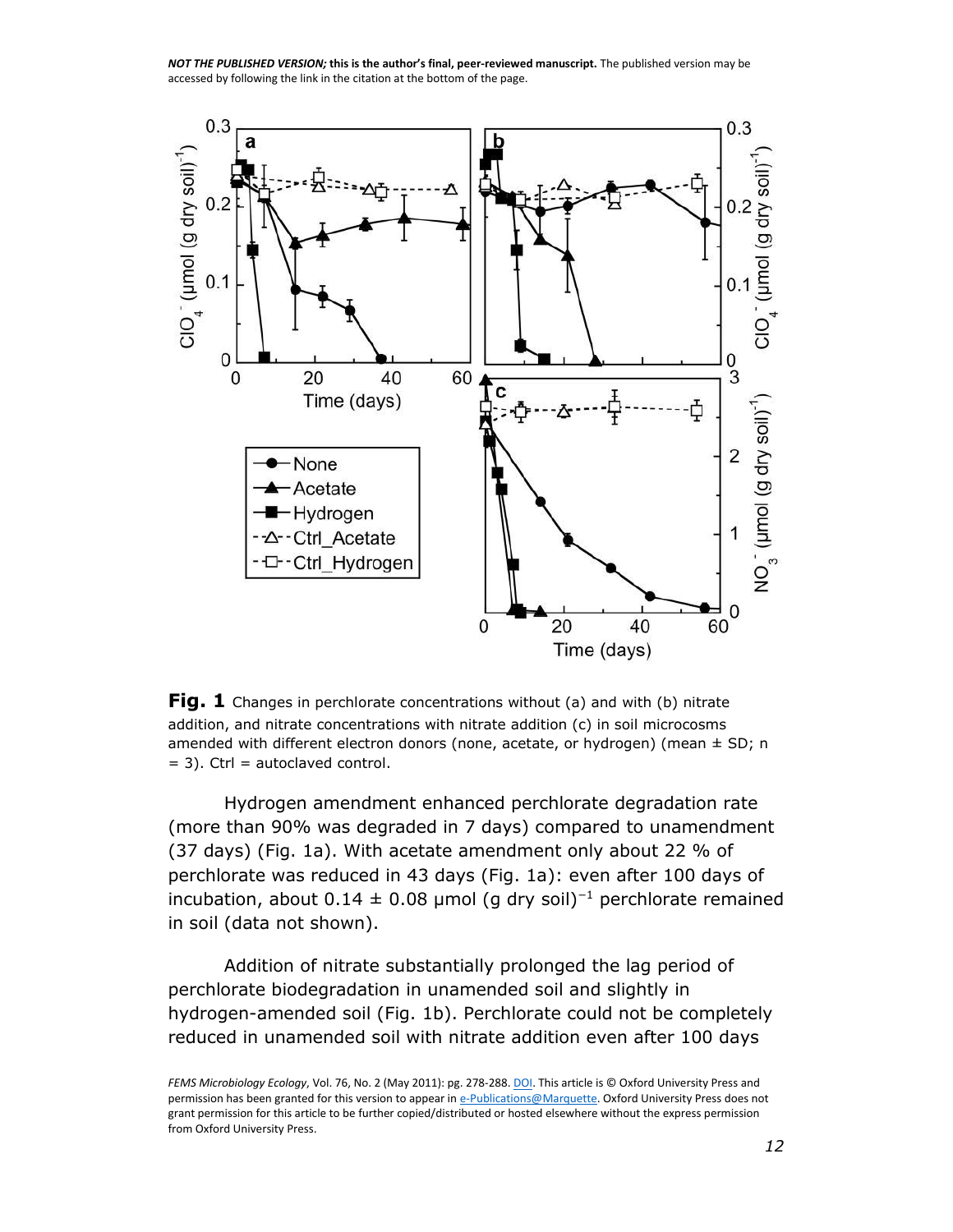$(0.13 \pm 0.08 \mu \text{mol}$  (g dry soil)<sup>-1</sup> perchlorate remained; data not shown). Nitrate was reduced before perchlorate without a substantial lag period [\(Fig. 1c\)](http://www.ncbi.nlm.nih.gov/pmc/articles/PMC3086929/figure/F1/). Nitrate was also depleted in non-perchlorate added microcosms (data not shown). A transient slight increase in nitrite concentrations was observed during nitrate reduction in hydrogen-amended soil, although the concentrations remained less than 0.2 µmol (g dry soil)<sup>-1</sup> (data not shown).

Nitrate was also reduced before perchlorate in acetate-amended soil [\(Fig. 1c\)](http://www.ncbi.nlm.nih.gov/pmc/articles/PMC3086929/figure/F1/). Compared to no nitrate addition, nitrate addition enhanced the rate and the extent of perchlorate reduction (over 90 % degradation in 28 days of incubation) in acetate-amended soil [\(Fig. 1a](http://www.ncbi.nlm.nih.gov/pmc/articles/PMC3086929/figure/F1/)  [and 1b\)](http://www.ncbi.nlm.nih.gov/pmc/articles/PMC3086929/figure/F1/). To test if this was due to the effect of nitrate providing an N source rather than serving as a terminal electron acceptor, ammonium was used instead of nitrate with perchlorate and acetate. Perchlorate was also degraded over 90% with addition of ammonium, but most of the reduction occurred beyond 50 days (data not shown).

Soil pH increased slightly as nitrate was reduced, from the initial 7.4 to up to 7.9 in acetate amended- and unamended soil, and from the initial 8.4 to up to 8.7 in hydrogen-amended soil (data not shown). The high pH in hydrogen/bicarbonate-amended soil did not appear to inhibit perchlorate reduction substantially.

## *Changes in abundance of pcrA, nirS, nirK, and bacterial 16S rRNA genes*

Although the *pcrA* gene was not initially detectable in untreated soil, the gene was detected in the unamended and hydrogen-amended microcosms [\(Fig. 2](http://www.ncbi.nlm.nih.gov/pmc/articles/PMC3086929/figure/F2/)), in which about 0.2 µmol (g dry soil)<sup>-1</sup> perchlorate was degraded [\(Fig. 1a\)](http://www.ncbi.nlm.nih.gov/pmc/articles/PMC3086929/figure/F1/). The *pcrA* copies remained at undetectable levels in acetate-amended microcosm without nitrate, in which perchlorate degradation was limited [\(Fig. 1a\)](http://www.ncbi.nlm.nih.gov/pmc/articles/PMC3086929/figure/F1/), and in microcosms to which neither perchlorate nor nitrate was added [\(Fig. 2\)](http://www.ncbi.nlm.nih.gov/pmc/articles/PMC3086929/figure/F2/). With nitrate addition, in hydrogen-amended and unamended soil, *pcrA* copies increased regardless of perchlorate addition [\(Fig. 2\)](http://www.ncbi.nlm.nih.gov/pmc/articles/PMC3086929/figure/F2/). In acetateamended soil, however, the *pcrA* gene was detected only when both nitrate and perchlorate were added [\(Fig. 2\)](http://www.ncbi.nlm.nih.gov/pmc/articles/PMC3086929/figure/F2/). When perchlorate was completely reduced, substantial differences were not observed in *pcrA* copy numbers among different electron donor treatments [\(Fig.](http://www.ncbi.nlm.nih.gov/pmc/articles/PMC3086929/figure/F2/) 2).

*FEMS Microbiology Ecology*, Vol. 76, No. 2 (May 2011): pg. 278-288[. DOI.](http://dx.doi.org/10.1111/j.1574-6941.2011.01045.x) This article is © Oxford University Press and permission has been granted for this version to appear i[n e-Publications@Marquette.](http://epublications.marquette.edu/) Oxford University Press does not grant permission for this article to be further copied/distributed or hosted elsewhere without the express permission from Oxford University Press.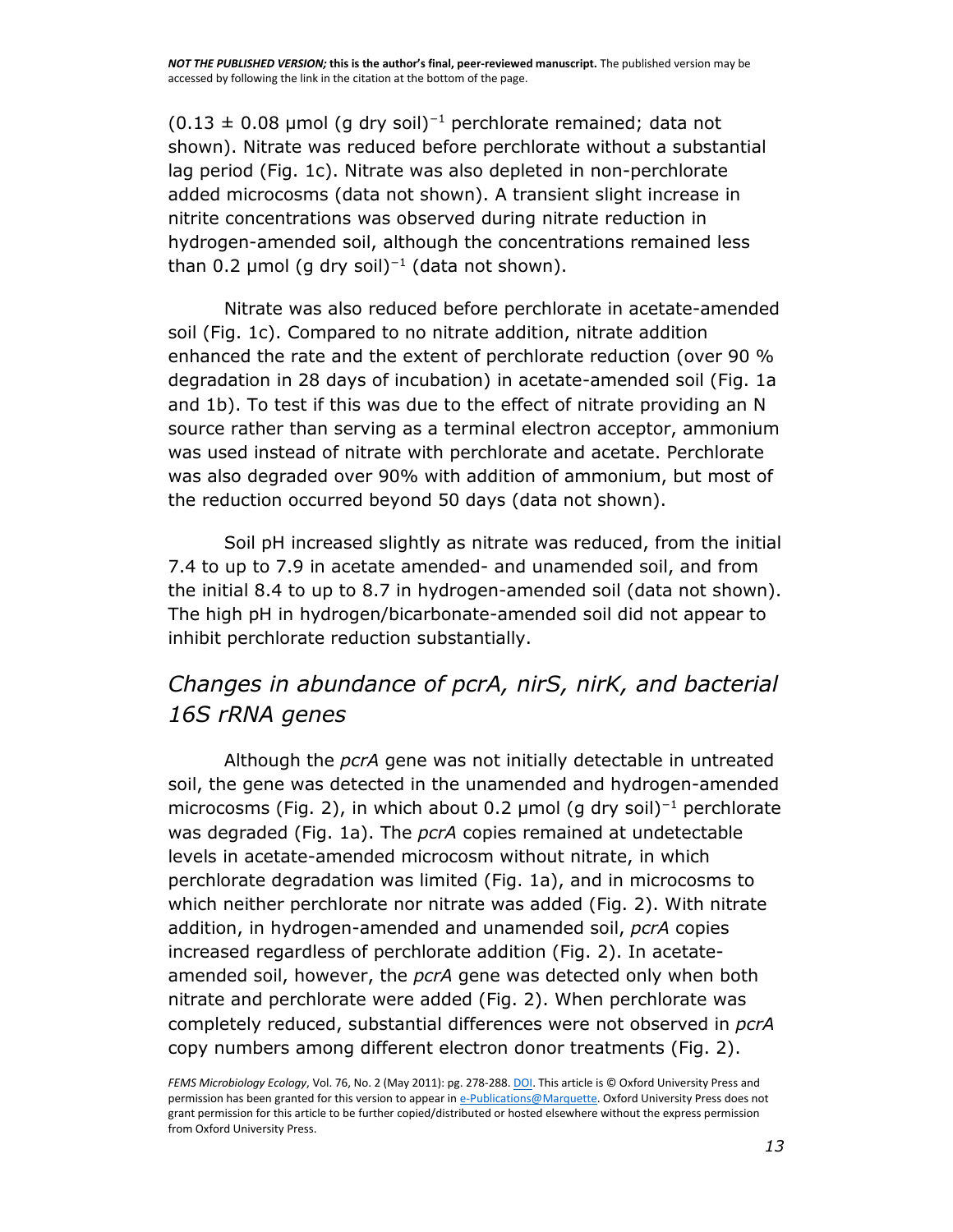*NOT THE PUBLISHED VERSION;* **this is the author's final, peer-reviewed manuscript.** The published version may be accessed by following the link in the citation at the bottom of the page.



**[Fig. 2](http://www.ncbi.nlm.nih.gov/pmc/articles/PMC3086929/figure/F2/)** Changes in copy numbers of *pcrA*, *nirK*, *nirS*, and bacterial 16S rRNA genes in untreated soil (= untrtd) and soil microcosms (mean  $\pm$  SD; n = 3). Each microcosm name indicates treatment types:  $P =$  perchlorate added,  $U =$  unamended with electron donor,  $A =$  acetate amended,  $H =$  hydrogen amended, and  $N =$  nitrate added.

The *nirK* gene, but not *nirS* gene, was detected in untreated soil (1.8 ± 0.4 × 10<sup>6</sup> copies (g dry soil)<sup>−</sup><sup>1</sup> ). About 10<sup>7</sup> copies of *nirS* genes were detected in soil microcosms in which *pcrA* genes were also detected, except unamended microcosms treated with nitrate only [\(Fig. 2\)](http://www.ncbi.nlm.nih.gov/pmc/articles/PMC3086929/figure/F2/). Although minor changes were observed, *nirK* copies remained in the range of  $10^5$  to  $10^6$  per gram dry soil [\(Fig. 2\)](http://www.ncbi.nlm.nih.gov/pmc/articles/PMC3086929/figure/F2/). Nitrate addition did not appear to increase the total copy numbers of *nirK* and *nirS*.

There were only minor changes in bacterial 16S rRNA gene copies after incubation: the copy numbers remained in the range of  $10<sup>8</sup>$  to  $10<sup>9</sup>$  copies per gram dry soil [\(Fig. 2\)](http://www.ncbi.nlm.nih.gov/pmc/articles/PMC3086929/figure/F2/). Before treatment, the ratio of *nirK* to bacterial 16S rRNA gene copies was  $1.0 \pm 0.4$  %, corresponding to the estimated cell ratio of 3.9  $\pm$  1.7 %. After perchlorate and/or nitrate reduction, the ratios of *pcrA* and *nirK* + *nirS* (when both genes detected) to bacterial 16S rRNA gene copies were  $0.1 \pm 0.2$  % and 3.8  $\pm$  2.4 %, corresponding to the estimated cell ratios of  $0.4 \pm 0.5$  % and  $8.7 \pm 5.2$  %, respectively.

#### *Changes in perchlorate-reducing bacterial communities*

*FEMS Microbiology Ecology*, Vol. 76, No. 2 (May 2011): pg. 278-288[. DOI.](http://dx.doi.org/10.1111/j.1574-6941.2011.01045.x) This article is © Oxford University Press and permission has been granted for this version to appear i[n e-Publications@Marquette.](http://epublications.marquette.edu/) Oxford University Press does not grant permission for this article to be further copied/distributed or hosted elsewhere without the express permission from Oxford University Press.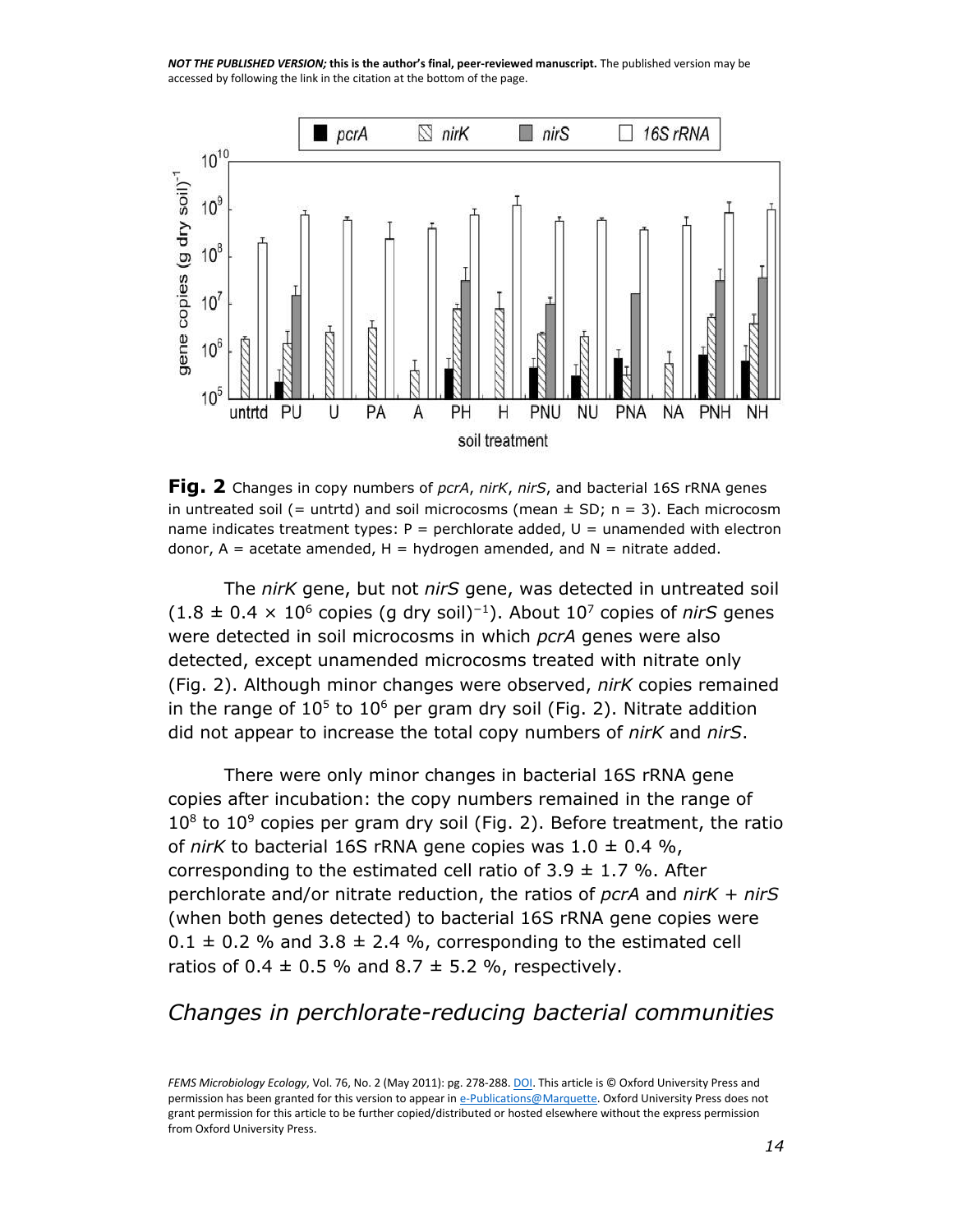Five distinct PcrA sequences were detected in acetate-amended soil to which both perchlorate and nitrate were added, whereas three and two different sequences were found in hydrogen-amended soil treated with perchlorate only and with both perchlorate and nitrate, respectively. In hydrogen-amended soil, the most abundant *pcrA* clones, PH1 and PNH1 (accounting for 15 and 17 out of 20 recovered clones, respectively), had sequences 100% identical to one another [\(Fig. 3\)](http://www.ncbi.nlm.nih.gov/pmc/articles/PMC3086929/figure/F3/). An identical clone was also detected in acetate-amended soil, but not in as high a proportion (3 out of 19 clones). In addition, PcrA sequences of 13 out of 19 clones recovered from acetate-amended soil were distinct from those from hydrogen-amended soils. The PcrA sequences of the majority of PH and PNA clones, and all PNH clones, were closely related to the PcrA sequences of perchlorate-reducing *Dechloromonas* sp. strain MissR or *D. aromatica* strain RCB [\(Fig. 3\)](http://www.ncbi.nlm.nih.gov/pmc/articles/PMC3086929/figure/F3/).



**[Fig. 3](http://www.ncbi.nlm.nih.gov/pmc/articles/PMC3086929/figure/F3/)** Phylogenetic tree of deduced PcrA amino acid sequences of clones and perchlorate-reducing isolates. The sequences PH, PNH, and PNA (indicated in bold type) are *pcrA* clones obtained from soil microcosms in this study. P = perchlorate added;  $A =$  acetate amended;  $H =$  hydrogen amended;  $N =$  nitrate added. The numbers in parentheses, *n*/*m*, indicate *n* clones with identical sequences in total *m* clones screened from each soil microcosm sample. Other PcrA sequences included in the tree are those of known perchlorate-reducing bacteria (*Dechloromonas agitata*

*FEMS Microbiology Ecology*, Vol. 76, No. 2 (May 2011): pg. 278-288[. DOI.](http://dx.doi.org/10.1111/j.1574-6941.2011.01045.x) This article is © Oxford University Press and permission has been granted for this version to appear i[n e-Publications@Marquette.](http://epublications.marquette.edu/) Oxford University Press does not grant permission for this article to be further copied/distributed or hosted elsewhere without the express permission from Oxford University Press.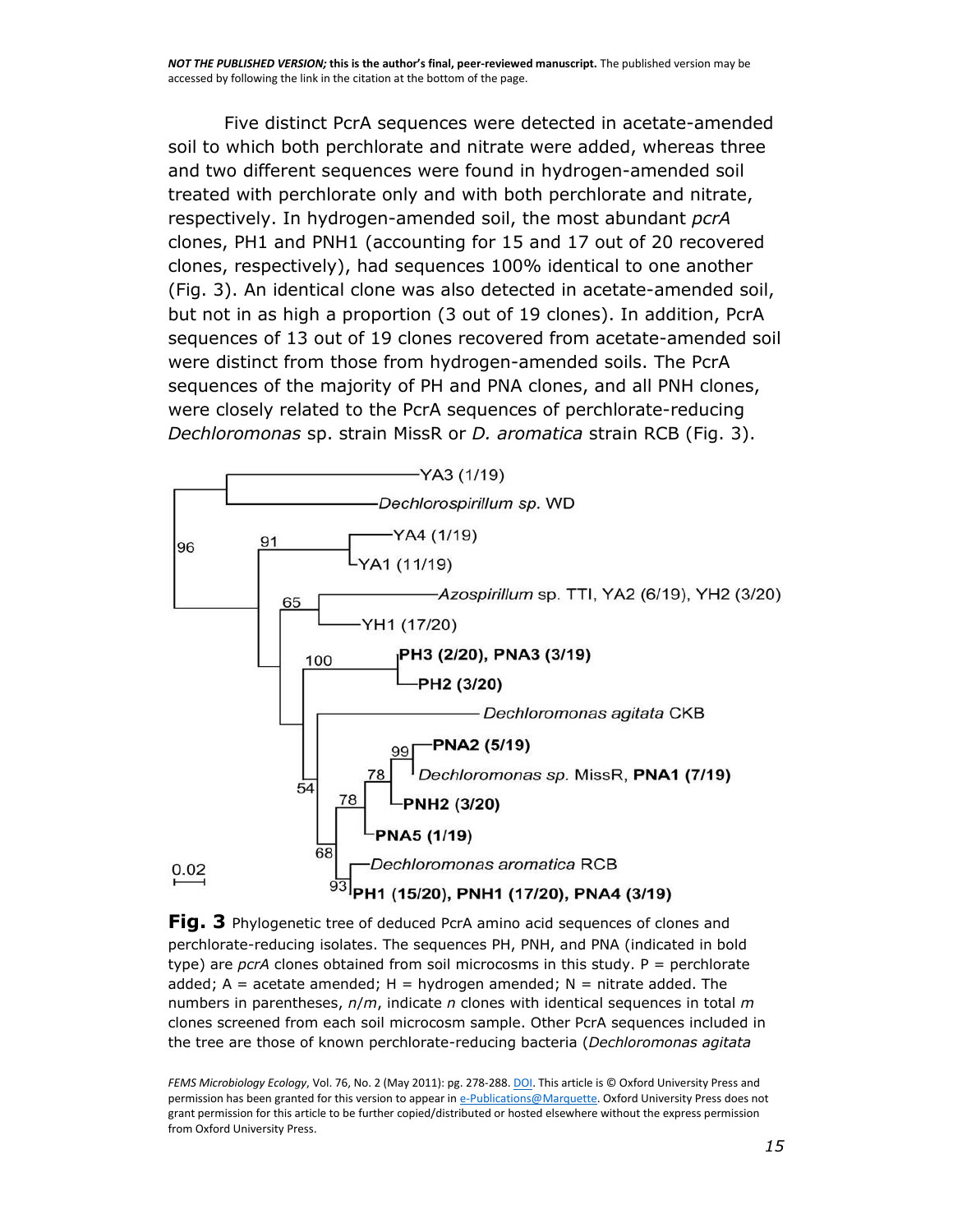*NOT THE PUBLISHED VERSION;* **this is the author's final, peer-reviewed manuscript.** The published version may be accessed by following the link in the citation at the bottom of the page.

CKB (GenBank accession number [AY180108\)](http://www.ncbi.nlm.nih.gov/nuccore/AY180108), *D. aromatica* RCB [\(AAZ47315\)](http://www.ncbi.nlm.nih.gov/protein/AAZ47315), *D.* sp. MissR [\(EU273890\)](http://www.ncbi.nlm.nih.gov/nuccore/EU273890), *Azospirillum* sp. TTI [\(EU273891\)](http://www.ncbi.nlm.nih.gov/nuccore/EU273891), and *Dechlorospiriilum* sp. WD [\(EU273892\)](http://www.ncbi.nlm.nih.gov/nuccore/EU273892)) and the *pcrA* clones from Yolo silt loam soil enriched in a medium containing perchlorate and either acetate (YA) or hydrogen (YH) [\(EU273893 -](http://www.ncbi.nlm.nih.gov/nuccore/?term=EU273893:EU273898%5bpacc%5d) [EU273898\)](http://www.ncbi.nlm.nih.gov/nuccore/?term=EU273893:EU273898%5bpacc%5d). Bootstrap values above 50 from 100 resampling are shown at each node. The scale bar indicates 0.02 changes per amino acid.

#### **Discussion**

As hypothesized, nitrate was reduced prior to perchlorate reduction in all soil treatments, and perchlorate reduction was delayed in hydrogen-amended and unamended soil. While the negligible lag periods of nitrate reduction may indicate that there is a relatively large preexistent nitrate-reducing population including those not capable of utilizing perchlorate, the large portion of the native PRB also appeared to utilize nitrate preferentially, as inferred from the delayed perchlorate reduction and the growth of PRB by nitrate. Incomplete reduction of perchlorate in unamended soil with nitrate addition probably resulted from the depletion of naturally occurring electron donors by nitrate reduction. The increase in *pcrA* copy numbers, reflecting the PRB densities, in unamended and hydrogen-amended soils with nitrate addition even in the absence of perchlorate, suggest the PRB populations also use nitrate as an electron acceptor, as observed in PRB isolates [\(Rikken](http://www.ncbi.nlm.nih.gov/pmc/articles/PMC3086929/#R35) *et al.*, 1996; [Coates](http://www.ncbi.nlm.nih.gov/pmc/articles/PMC3086929/#R9) *et al.*, 1999; [Herman & Frankenberger, 1999;](http://www.ncbi.nlm.nih.gov/pmc/articles/PMC3086929/#R16) [Achenbach](http://www.ncbi.nlm.nih.gov/pmc/articles/PMC3086929/#R1) *et al.*, 2001; [Logan](http://www.ncbi.nlm.nih.gov/pmc/articles/PMC3086929/#R21) *et al.*, [2001;](http://www.ncbi.nlm.nih.gov/pmc/articles/PMC3086929/#R21) [Zhang](http://www.ncbi.nlm.nih.gov/pmc/articles/PMC3086929/#R58) *et al.*, 2002; [Waller](http://www.ncbi.nlm.nih.gov/pmc/articles/PMC3086929/#R55) *et al.*, 2004; [Shrout](http://www.ncbi.nlm.nih.gov/pmc/articles/PMC3086929/#R40) *et al.*, 2005; [Wolterink](http://www.ncbi.nlm.nih.gov/pmc/articles/PMC3086929/#R56) *et al.*, 2005; [Nerenberg](http://www.ncbi.nlm.nih.gov/pmc/articles/PMC3086929/#R26) *et al.*, 2006). This functional redundancy may have also resulted in the lack of substantial difference in the PRB community compositions, based on the recovered *pcrA* sequences, in hydrogen-amended soils between treatments without and with nitrate addition.

The sandy loam soil investigated in this study, Industrial Soil, and an agricultural soil we previously tested, Yolo silt loam [\(Nozawa-](http://www.ncbi.nlm.nih.gov/pmc/articles/PMC3086929/#R28)Inoue *et al.*[, 2005\)](http://www.ncbi.nlm.nih.gov/pmc/articles/PMC3086929/#R28), responded differently to acetate and hydrogen. Acetate shortened the lag period of perchlorate reduction more than hydrogen in Yolo loam soil, whereas acetate, without nitrate addition, appeared to inhibit perchlorate reduction in Industrial Soil. The present result also apparently conflicts with a previous study of aquifer materials from 12 different locations, in which perchlorate was degraded to undetectable level in all acetate-amended microcosms

*FEMS Microbiology Ecology*, Vol. 76, No. 2 (May 2011): pg. 278-288[. DOI.](http://dx.doi.org/10.1111/j.1574-6941.2011.01045.x) This article is © Oxford University Press and permission has been granted for this version to appear i[n e-Publications@Marquette.](http://epublications.marquette.edu/) Oxford University Press does not grant permission for this article to be further copied/distributed or hosted elsewhere without the express permission from Oxford University Press.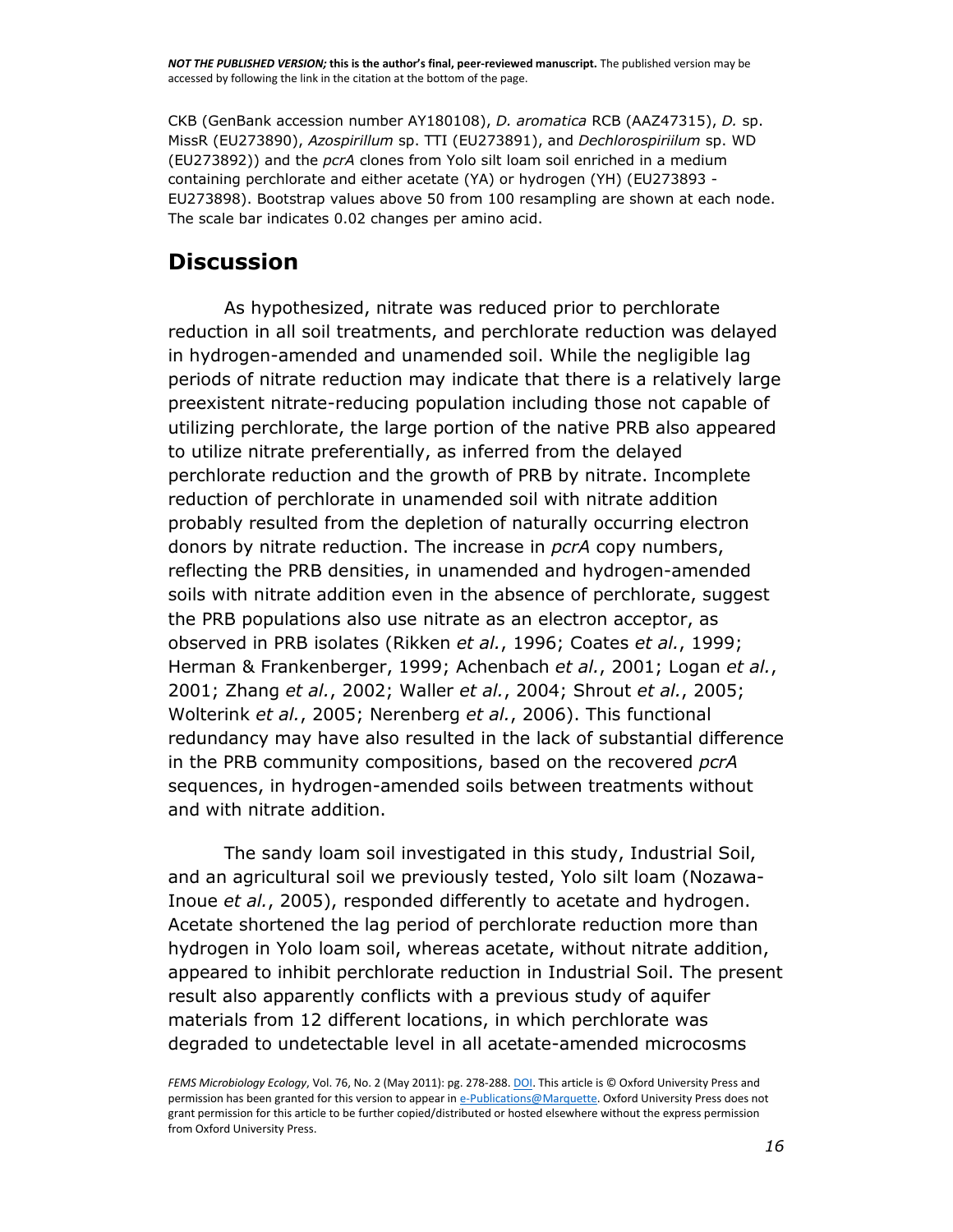[\(Waller](http://www.ncbi.nlm.nih.gov/pmc/articles/PMC3086929/#R55) *et al.*, 2004). Differences may result from a high concentration of acetate: while up to 10 mM acetate was used in the previous study [\(Waller](http://www.ncbi.nlm.nih.gov/pmc/articles/PMC3086929/#R55) *et al.*, 2004), the 10 μmol (g dry soil)<sup>−</sup><sup>1</sup> acetate corresponds to 50 mM in aqueous phase in our unsaturated soil microcosms. Responses of PRB population to acetate, therefore, cannot be generalized across soils but may be specific to the microbial populations and other characteristics of a particular soil. This suggests the importance of preliminary studies to test which electron donors/carbon sources and what range of concentrations are suitable for a particular system before bioremediation technologies are applied.

In acetate-amended soil, nitrate facilitated perchlorate reduction. A possible explanation is that Industrial Soil was too deficient in N to support acetate-utilizing PRB in perchlorate reduction. Providing an alternative N source to nitrate, in this case ammonium, in fact did support reduction of perchlorate. However, the reaction was much slower with ammonium than with nitrate; supplementing an N source for PRB, therefore, does not seem to be the major cause of the enhanced perchlorate reduction with nitrate. Another possible explanation is that the consumption of acetate by heterotrophic nitrate-reducers/denitrifiers led to a decrease in an inhibitory concentration of acetate (10 µmol (g dry soil)<sup>-1</sup> or 50 mM in aqueous phase) to a level at which more oligotrophic PRB in this soil could become active and use perchlorate. Up to 1.9 µmol (g dry soil)<sup>-1</sup> of acetate was presumably consumed by reduction/denitrification of all nitrate (3.0  $\pm$  0.0 µmol (g dry soil)<sup>-1</sup>) in acetate-amended soil, corresponding to the change in aqueous concentration to 41 mM.

Without perchlorate, nitrate did not appear to support growth of PRB in acetate-amended soil, in contrast to unamended and hydrogenamended soil. This may be because large portion of these two populations, PRB and nitrate-reducing/denitrifying bacteria, are different in acetate-amended soil. There is also a possibility, however, that the PRB density decreased in acetate-amended soil without perchlorate after most nitrate was reduced, due to the delay in sampling (three weeks later).

We used nitrite reductase genes as a marker for quantifying denitrifying bacteria. Although nitrate reduction is the first step in denitrification, the ability to reduce nitrate is widespread, even in non-

*FEMS Microbiology Ecology*, Vol. 76, No. 2 (May 2011): pg. 278-288[. DOI.](http://dx.doi.org/10.1111/j.1574-6941.2011.01045.x) This article is © Oxford University Press and permission has been granted for this version to appear i[n e-Publications@Marquette.](http://epublications.marquette.edu/) Oxford University Press does not grant permission for this article to be further copied/distributed or hosted elsewhere without the express permission from Oxford University Press.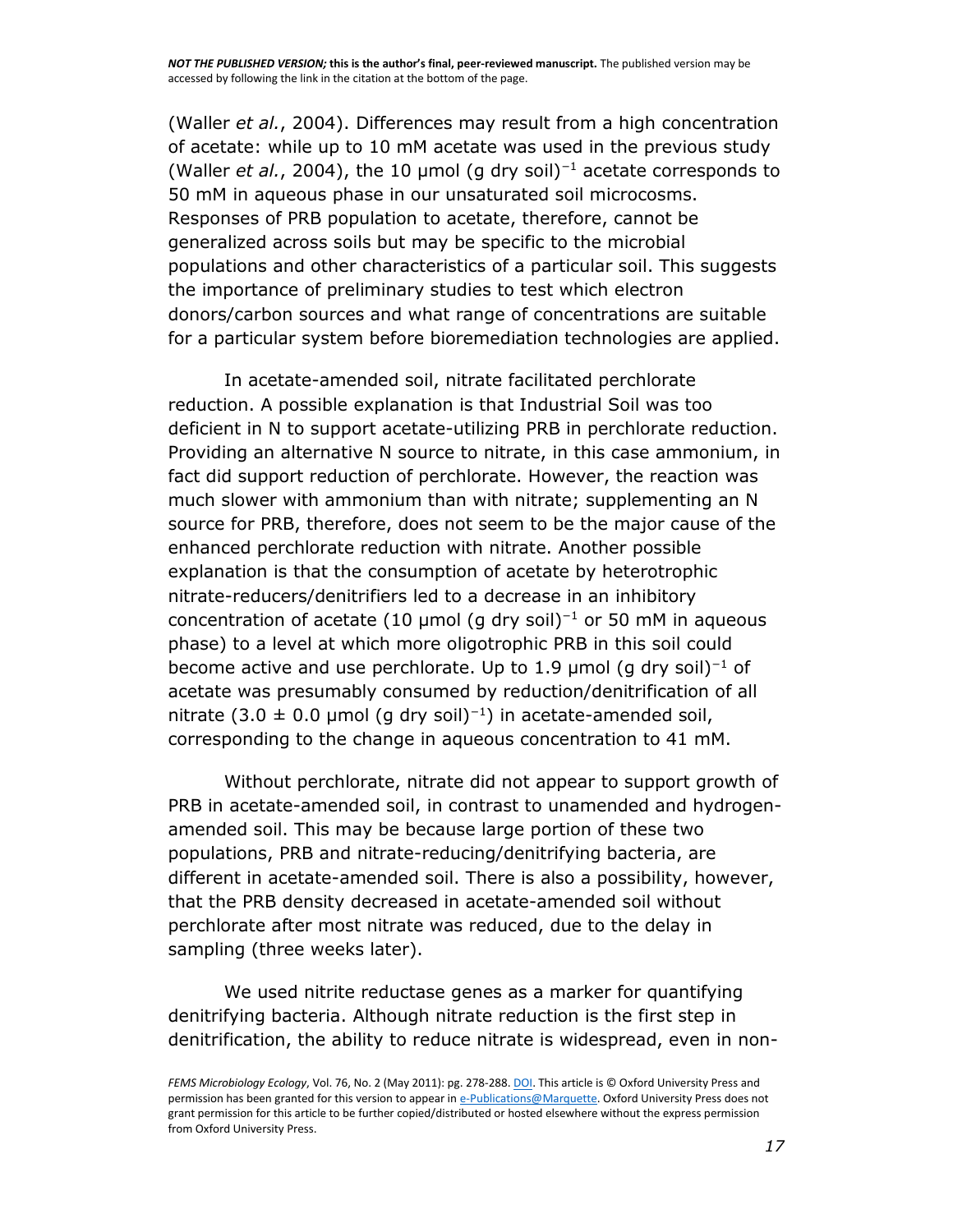denitrifying bacteria [\(Philippot, 2005\)](http://www.ncbi.nlm.nih.gov/pmc/articles/PMC3086929/#R32). Two types of dissimilatory nitrate reductase genes, *narG* (membrane-bound) and *napA* (periplasmic-bound) are present [\(Philippot, 2005\)](http://www.ncbi.nlm.nih.gov/pmc/articles/PMC3086929/#R32), and a qPCR assay for *narG* has previously been developed [\(Lopez-Gutierrez](http://www.ncbi.nlm.nih.gov/pmc/articles/PMC3086929/#R22) *et al.*, 2004); however, probably due to the large sequence diversity of *narG*, the assay only targeted an uncultured group of nitrate-reducers. The next step in denitrification, nitrite reduction by either NirK or NirS, distinguishes denitrifiers from non-denitrifying nitrate-reducers [\(Hallin](http://www.ncbi.nlm.nih.gov/pmc/articles/PMC3086929/#R13)  [& Lindgren, 1999\)](http://www.ncbi.nlm.nih.gov/pmc/articles/PMC3086929/#R13). Therefore, we adopted qPCR methods that previously developed for *nirK* and *nirS* and applied to estimation of denitrification populations in soil samples [\(Henry](http://www.ncbi.nlm.nih.gov/pmc/articles/PMC3086929/#R14) *et al.*, 2004; [Kandeler](http://www.ncbi.nlm.nih.gov/pmc/articles/PMC3086929/#R17) *et al.*, 2006) with slight modifications.

The qPCR methods for *nirK* and *nirS* appeared to have a difference in the detection limits, of nearly two orders of magnitude: *nirK* qPCR was detectable down to 20 copies per reaction using the plasmid standard, whereas *nirS* qPCR could only be detected down to 1000 copies per reaction. These detection limits were slightly better or similar to the previously reported values, 10<sup>2</sup> *nirK* gene copies per reaction [\(Henry](http://www.ncbi.nlm.nih.gov/pmc/articles/PMC3086929/#R14) *et al.*, 2004) and 1.25 × 10<sup>3</sup> *nirS* gene copies per reaction [\(Kandeler](http://www.ncbi.nlm.nih.gov/pmc/articles/PMC3086929/#R18) *et al*., 2009). The sensitivity difference may be part of the reasons why *nirS* was detected only in six treatments, whereas *nirK* was detected in all microcosms including untreated soil.

*nirS* was detected in most cases when *pcrA* was detected. In non-nitrate-added soil (with hydrogen or unamendment), growth of *nirS* harboring population was likely supported by reduction of perchlorate (i.e. the PRB likely harbored *nirS*) in addition to indigenous nitrate, because denitrification of indigenous nitrate requires less electron donor than perchlorate reduction (e.g. 0.5 and 0.8 μmol (g dry soil)<sup>−</sup><sup>1</sup> H2, respectively). In nitrate-added soil, nitrate likely contributed to the increases in *nirS* denitrifier densities, as *nirS* was detected with hydrogen amendment regardless of perchlorate addition. No detection of *nirS* in acetate amendment and unamendment, even with nitrate addition, may have been due to declines in *nirS* harboring populations after nitrate reduction was completed, since sampling was conducted much later than nitrate was depleted. In particular, excess acetate may have been promoted further anaerobic respiration such as sulfate reduction, as observed in a previous microcosm study [\(Waller](http://www.ncbi.nlm.nih.gov/pmc/articles/PMC3086929/#R55) 

*FEMS Microbiology Ecology*, Vol. 76, No. 2 (May 2011): pg. 278-288[. DOI.](http://dx.doi.org/10.1111/j.1574-6941.2011.01045.x) This article is © Oxford University Press and permission has been granted for this version to appear i[n e-Publications@Marquette.](http://epublications.marquette.edu/) Oxford University Press does not grant permission for this article to be further copied/distributed or hosted elsewhere without the express permission from Oxford University Press.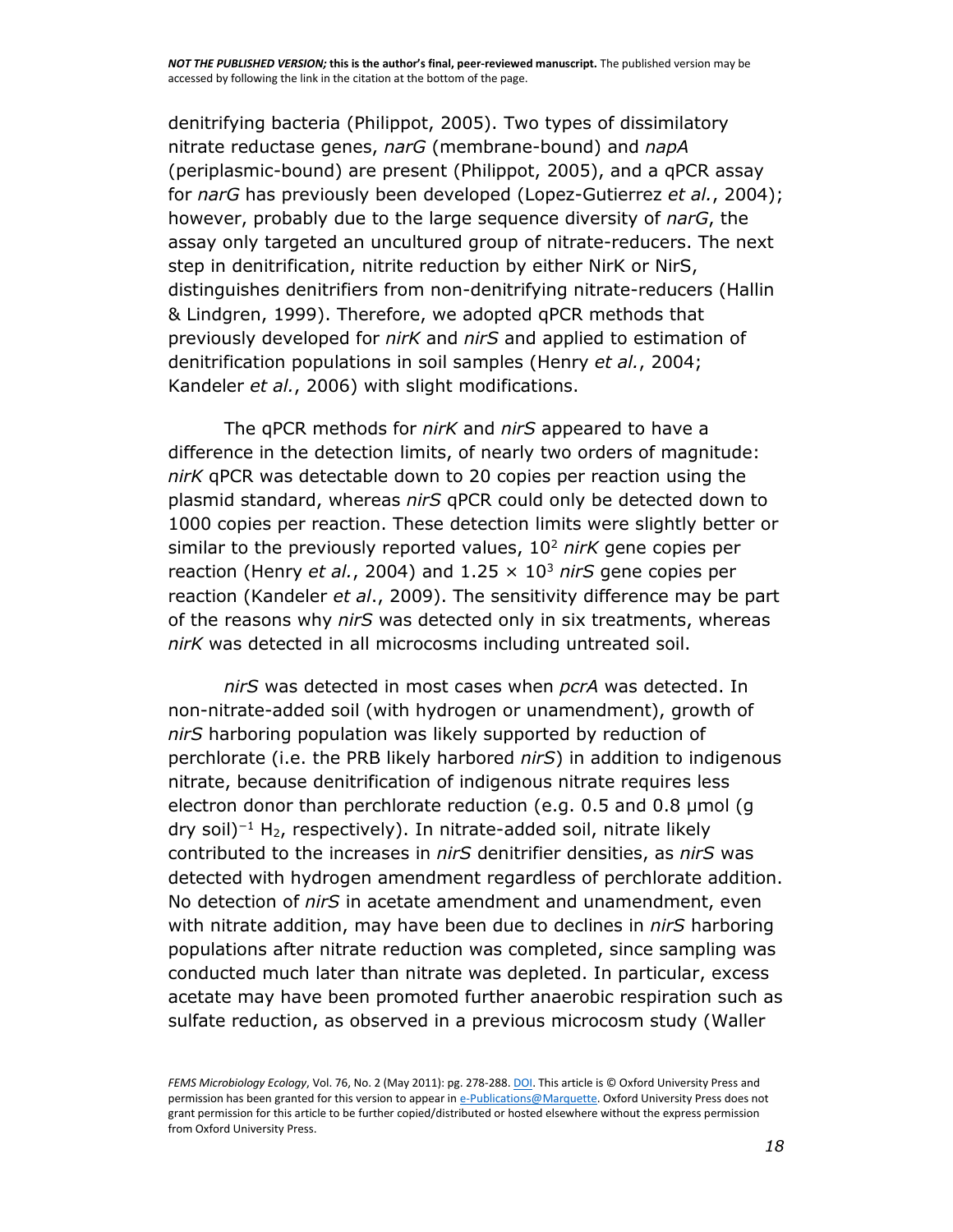*et al.*[, 2004\)](http://www.ncbi.nlm.nih.gov/pmc/articles/PMC3086929/#R55), creating an unfavorable redox condition for denitrifiers and causing decreases in their densities.

No substantial increase in bacterial 16S rRNA gene copies may reflect the fact that only a small portion of total bacteria were selected by the electron acceptors (perchlorate and nitrate) and donors in soil. The densities of PRB and denitrifying bacteria appeared to have increased in some treatments; however, their changes were too small to be detected as the increase in the total bacterial densities. The estimated densities of PRB remained less than 1% to those of total bacteria. The increases in the gene ratios of *nirK* + *nirS* to bacterial 16S rRNA were only up to 3% (the increases in the estimated cell ratios of denitrifiers to total bacteria were up to 8%). Consequently, any changes in bacterial 16S rRNA gene copies caused by the growth of PRB and denitrifying bacteria were not easily detectable.

Acetate and hydrogen appeared to select for different PRB. The result was similar to what we observed in enrichment cultures of Yolo silt loam soil: the majority of *pcrA* clones [\(Nozawa-Inoue](http://www.ncbi.nlm.nih.gov/pmc/articles/PMC3086929/#R29) *et al.*, 2008), as well as the known PRB 16S rRNA gene sequences recovered from the selected DGGE bands [\(Nozawa-Inoue](http://www.ncbi.nlm.nih.gov/pmc/articles/PMC3086929/#R28) *et al.*, 2005), were different between acetate and hydrogen amendments. In contrast, the same 16S rRNA gene sequences, closely related to known PRB, were recovered from soil batch cultures grown on lactate or root extract, by DGGE analysis [\(Shrout](http://www.ncbi.nlm.nih.gov/pmc/articles/PMC3086929/#R41) *et al.,* 2006). Lactate, root extract, and acetate could provide organoheterotrophic environments, whereas hydrogen/bicarbonate amendment could change the soil environment to more lithoautotrophic; lactate, root extract and acetate probably select for different PRB than hydrogen.

Although differences were observed in PRB compositions with between acetate and hydrogen amendments, the majority of the *pcrA* clones from Industrial Soil fell within the tight *Dechloromonas* spp. *pcrA* cluster [\(Fig. 3\)](http://www.ncbi.nlm.nih.gov/pmc/articles/PMC3086929/figure/F3/). In contrast, many of the *pcrA* clones from Yolo soil enrichments were closely related to *pcrA* of *Azospirillum* sp. TTI and *Dechlorospirillum* sp. WD, previously isolated PRB [\(Fig. 3\)](http://www.ncbi.nlm.nih.gov/pmc/articles/PMC3086929/figure/F3/) [\(Nozawa-Inoue](http://www.ncbi.nlm.nih.gov/pmc/articles/PMC3086929/#R29) *et al.*, 2008). 16S rRNA gene sequences closely related to *Dechlorospirillum* spp. and *Azospirillum* spp., both are members of α-*Proteobacteria*, were also recovered in the same Yolo soil enrichments [\(Nozawa-Inoue](http://www.ncbi.nlm.nih.gov/pmc/articles/PMC3086929/#R28) *et al.*, 2005). Correlation between *pcrA*

*FEMS Microbiology Ecology*, Vol. 76, No. 2 (May 2011): pg. 278-288[. DOI.](http://dx.doi.org/10.1111/j.1574-6941.2011.01045.x) This article is © Oxford University Press and permission has been granted for this version to appear i[n e-Publications@Marquette.](http://epublications.marquette.edu/) Oxford University Press does not grant permission for this article to be further copied/distributed or hosted elsewhere without the express permission from Oxford University Press.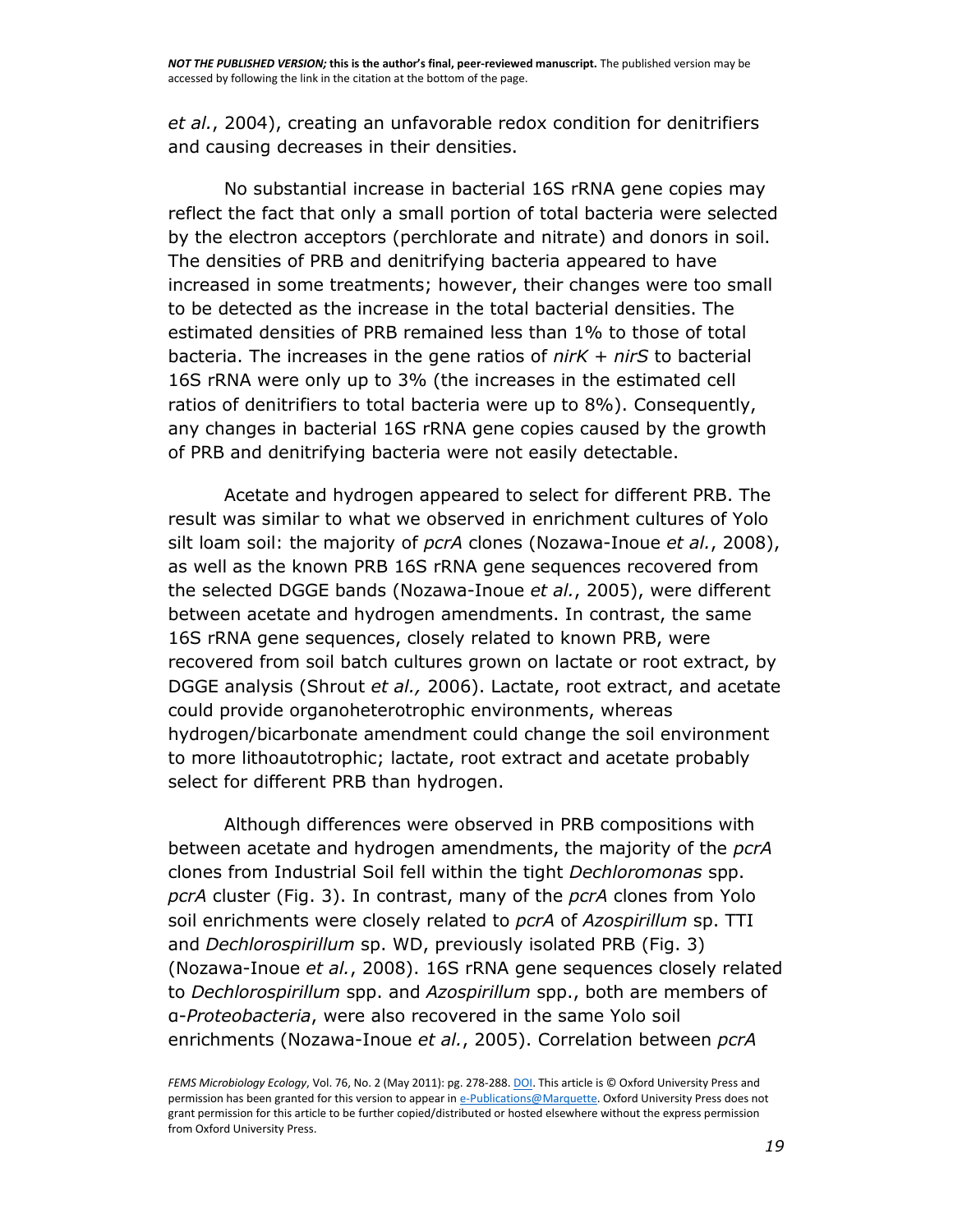*NOT THE PUBLISHED VERSION;* **this is the author's final, peer-reviewed manuscript.** The published version may be accessed by following the link in the citation at the bottom of the page.

and 16S rRNA phylogenies is still not known, but genus- or subclasslevel congruency may be possible as observed between 16S rRNA gene and NarG, another DMSO reductase [\(Philippot, 2002\)](http://www.ncbi.nlm.nih.gov/pmc/articles/PMC3086929/#R31). *Dechloromonas* spp., the most frequently isolated PRB and belonging to β-*Proteobacteria*, have also been detected in other rRNA gene-based perchlorate-reducing microbial community studies, such as in acetatefed [\(Zhang](http://www.ncbi.nlm.nih.gov/pmc/articles/PMC3086929/#R57) *et al.*, 2005; Choi *et al.*[, 2008\)](http://www.ncbi.nlm.nih.gov/pmc/articles/PMC3086929/#R8) or hydrogen-fed [\(Nerenberg](http://www.ncbi.nlm.nih.gov/pmc/articles/PMC3086929/#R27)  *et al.*[, 2008\)](http://www.ncbi.nlm.nih.gov/pmc/articles/PMC3086929/#R27) bioreactors or lactate-fed soil enrichments [\(Shrout](http://www.ncbi.nlm.nih.gov/pmc/articles/PMC3086929/#R41) *et al.*, [2006\)](http://www.ncbi.nlm.nih.gov/pmc/articles/PMC3086929/#R41). While Yolo soil is the only example of molecular-based detection of *Azospirillum* sp. in perchlorate-reducing communities, perchlorate-reducing *Azospirillum* sp. have been isolated from various perchlorate-contaminated sites [\(Waller](http://www.ncbi.nlm.nih.gov/pmc/articles/PMC3086929/#R55) *et al.*, 2004). The differences of the detected known PRB species were likely because of the native PRB compositions in soil and groundwater.

Investigating the site-specific biodegradation potential/process is important when in-situ bioremediation strategies are applied to a contaminated field site [\(Bombach](http://www.ncbi.nlm.nih.gov/pmc/articles/PMC3086929/#R4) *et al*., 2010). For perchlorate remediation, although electron donors creating organotrophic conditions such as acetate and lactate are frequently used, those promoting lithotrophic conditions may enhance perchlorate reduction more depending on the structure of the native PRB community. In other words, optimal electron donors of use for in-situ biostimulation of perchlorate reduction are likely to be specific to the soil/site. Therefore, conducting a potential study before a full-scale operation could prevent costly mistakes and save time. The effect of nitrate also needs to be taken into consideration. The effect is not necessarily negative: nitrate may increase PRB populations in some cases. Thus, combining measurements of perchlorate reduction potential with molecular characterization of the types of PRB present in the soil can be useful in designing and assessing effective in situ biostimulation strategies.

#### **Acknowledgments**

The authors thank Brian Kelleher and Matt Kaempf for providing soil samples, and Valley Stewart for helpful suggestions. This research was supported by grant number 5 P42 ES04699 from the National

*FEMS Microbiology Ecology*, Vol. 76, No. 2 (May 2011): pg. 278-288[. DOI.](http://dx.doi.org/10.1111/j.1574-6941.2011.01045.x) This article is © Oxford University Press and permission has been granted for this version to appear i[n e-Publications@Marquette.](http://epublications.marquette.edu/) Oxford University Press does not grant permission for this article to be further copied/distributed or hosted elsewhere without the express permission from Oxford University Press.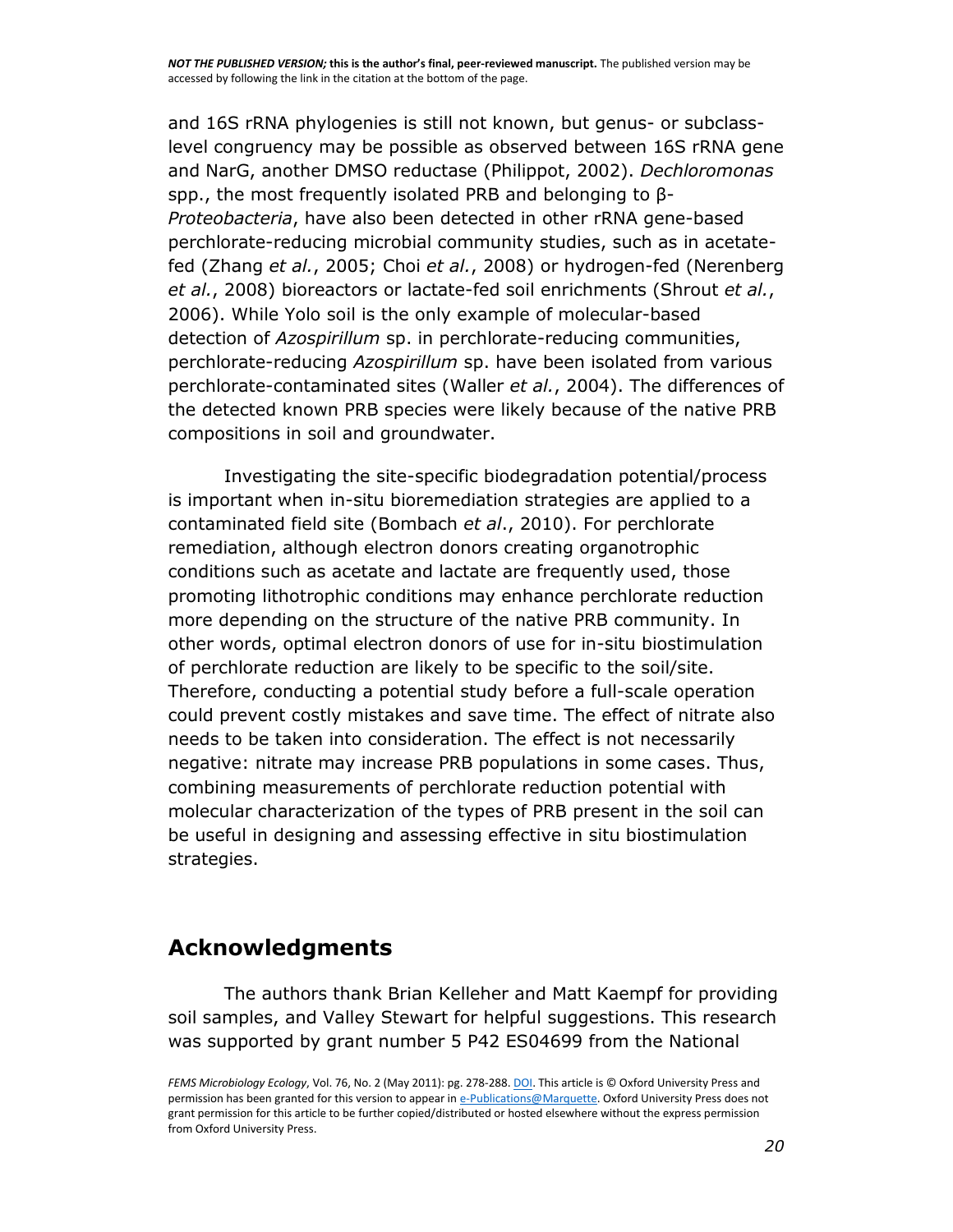Institute of Environmental Health Sciences (NIEHS), NIH, and UC Discovery Grant bio06-10600 from the University of California with corporate sponsorship from Microbial Insights, Inc. Its contents are solely the responsibility of the authors and do not necessarily represent the official views of these agencies.

#### **References**

- 1. Achenbach LA, Michaelidou U, Bruce RA, Fryman J, Coates JD. *Dechloromonas agitata* gen. nov., sp. nov. and *Dechlorosoma suillum* gen. nov., sp. nov., two novel environmentally dominant (per)chlorate-reducing bacteria and their phylogenetic position. Int J Syst Evol Microbiol. 2001;51:527–533. [\[PubMed\]](http://www.ncbi.nlm.nih.gov/pubmed/11321099)
- 2. Bender KS, Shang C, Chakraborty R, Belchik SM, Coates JD, Achenbach LA. Identification, characterization, and classification of genes encoding perchlorate reductase. J Bacteriol. 2005;187:5090–5096. [\[PMC free article\]](http://www.ncbi.nlm.nih.gov/pmc/articles/PMC1196028/) [\[PubMed\]](http://www.ncbi.nlm.nih.gov/pubmed/16030201)
- 3. Bruce RA, Achenbach LA, Coates JD. Reduction of (per)chlorate by a novel organism isolated from paper mill waste. Environ Microbiol. 1999;1:319–329. [\[PubMed\]](http://www.ncbi.nlm.nih.gov/pubmed/11207750)
- 4. Bombach P, Richnow HH, Kastner M, Fischer A. Current approaches for the assessment of in situ biodegradation. Appl Microbiol Biotechnol. 2010;86:839–852. [\[PubMed\]](http://www.ncbi.nlm.nih.gov/pubmed/20174793)
- 5. California Department of Public Health. History of perchlorate in California drinking water. 2007a. [http://www.cdph.ca.gov/certlic/drinkingwater/Pages/Perchlorate](http://www.cdph.ca.gov/certlic/drinkingwater/Pages/Perchloratehistory.aspx) [history.aspx.](http://www.cdph.ca.gov/certlic/drinkingwater/Pages/Perchloratehistory.aspx)
- 6. California Department of Public Health. State adoption of a perchlorate standard. 2007b. [http://www.cdph.ca.gov/certlic/drinkingwater/Documents/Perch](http://www.cdph.ca.gov/certlic/drinkingwater/Documents/Perchlorate/AdoptionMemotoWaterSystems-10-2007.pdf) [lorate/AdoptionMemotoWaterSystems-10-2007.pdf.](http://www.cdph.ca.gov/certlic/drinkingwater/Documents/Perchlorate/AdoptionMemotoWaterSystems-10-2007.pdf)
- 7. Chaudhuri SK, O'Connor SM, Gustavson RL, Achenbach LA, Coates JD. Environmental factors that control microbial perchlorate reduction. Appl Environ Microbiol. 2002;68:4425–4430. [\[PMC](http://www.ncbi.nlm.nih.gov/pmc/articles/PMC124121/)  [free article\]](http://www.ncbi.nlm.nih.gov/pmc/articles/PMC124121/) [\[PubMed\]](http://www.ncbi.nlm.nih.gov/pubmed/12200296)

*FEMS Microbiology Ecology*, Vol. 76, No. 2 (May 2011): pg. 278-288[. DOI.](http://dx.doi.org/10.1111/j.1574-6941.2011.01045.x) This article is © Oxford University Press and permission has been granted for this version to appear i[n e-Publications@Marquette.](http://epublications.marquette.edu/) Oxford University Press does not grant permission for this article to be further copied/distributed or hosted elsewhere without the express permission from Oxford University Press.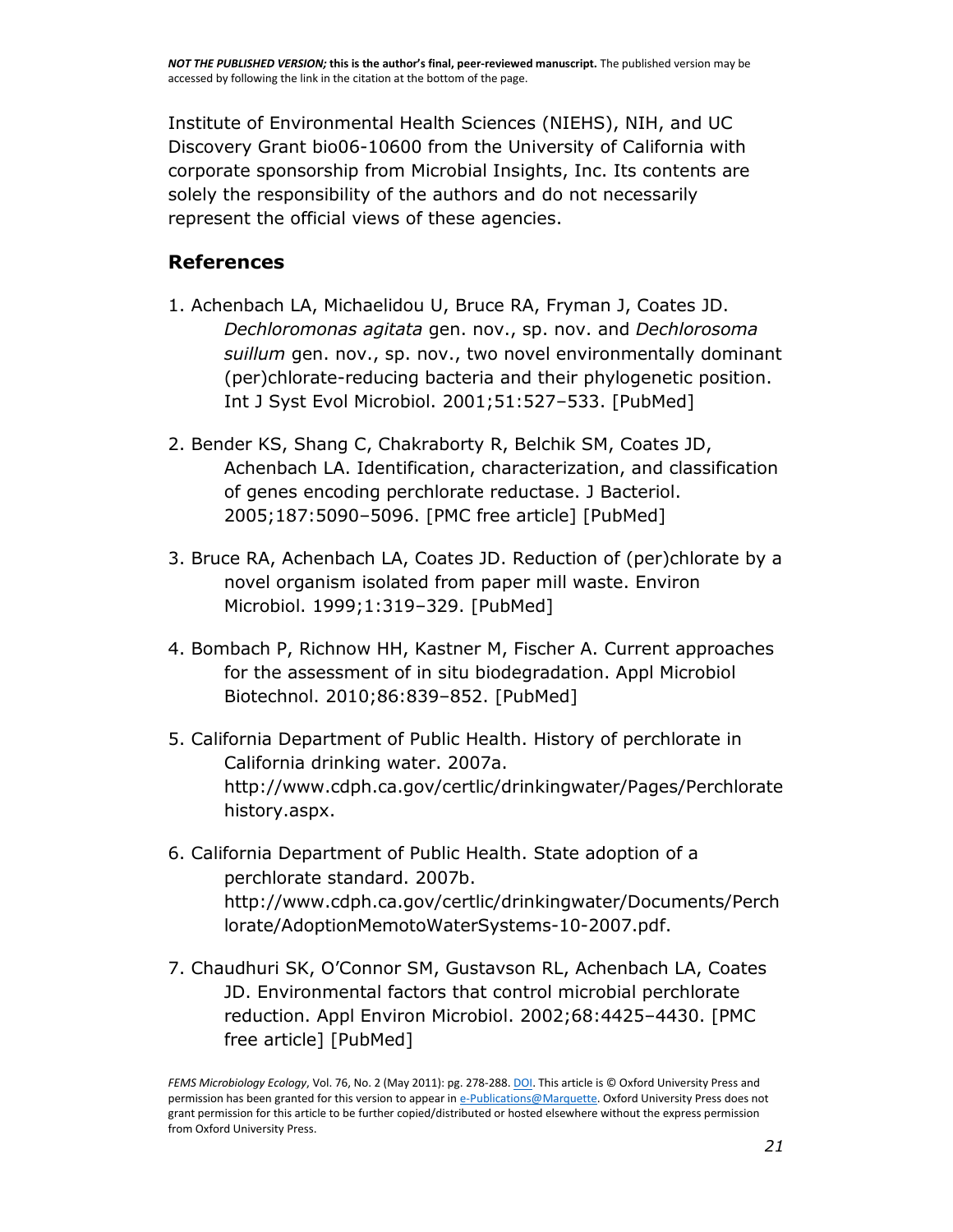- 8. Choi YC, Li X, Raskin L, Morgenroth E. Chemisorption of oxygen onto activated carbon can enhance the stability of biological perchlorate reduction in fixed bed biofilm reactors. Water Res. 2008;42:3425–3434. [\[PubMed\]](http://www.ncbi.nlm.nih.gov/pubmed/18554683)
- 9. Coates JD, Michaelidou U, Bruce RA, O'Connor SM, Crespi JN, Achenbach LA. Ubiquity and diversity of dissimilatory (per)chlorate-reducing bacteria. Appl Environ Microbiol. 1999;65:5234–5241. [\[PMC free article\]](http://www.ncbi.nlm.nih.gov/pmc/articles/PMC91710/) [\[PubMed\]](http://www.ncbi.nlm.nih.gov/pubmed/10583970)
- 10. Coates JD, Chakraborty R, Lack JG, O'Connor SM, Cole KA, Bender KS, Achenbach LA. Anaerobic benzene oxidation coupled to nitrate reduction in pure culture by two strains of *Dechloromonas*. Nature. 2001;411:1039–1043. [\[PubMed\]](http://www.ncbi.nlm.nih.gov/pubmed/11429602)
- 11. Dasgupta PK, Martinelango PK, Jackson WA, Anderson TA, Tian K, Tock RW, Rajagopalan S. The origin of naturally occurring perchlorate: the role of atmospheric processes. Environ Sci Technol. 2005;39:1569–1575. [\[PubMed\]](http://www.ncbi.nlm.nih.gov/pubmed/15819211)
- 12. Gal H, Ronen Z, Weisbrod N, Dahan O, Nativ R. Perchlorate biodegradation in contaminated soils and the deep unsaturated zone. Soil Biol Biochem. 2008;40:1751–1757.
- 13. Hallin S, Lindgren PE. PCR detection of genes encoding nitrite reductase in denitrifying bacteria. Appl Environ Microbiol. 1999;65:1652–1657. [\[PMC free article\]](http://www.ncbi.nlm.nih.gov/pmc/articles/PMC91233/) [\[PubMed\]](http://www.ncbi.nlm.nih.gov/pubmed/10103263)
- 14. Henry S, Baudoin E, Lopez-Gutierrez JC, Martin-Laurent F, Baumann A, Philippot L. Quantification of denitrifying bacteria in soils by *nirK* gene targeted real-time PCR. J Microbiol Methods. 2004;59:327–335. [\[PubMed\]](http://www.ncbi.nlm.nih.gov/pubmed/15488276)
- 15. Henry S, Baudoin E, Lopez-Gutierrez JC, Martin-Laurent F, Brauman A, Philippot L. Corrigendum to "Quantification of denitrifying bacteria in soils by *nirK* gene targeted real-time PCR" J Microbiol Methods. 2005;61:289–290. [\[PubMed\]](http://www.ncbi.nlm.nih.gov/pubmed/15488276)
- 16. Herman DC, Frankenberger WT. Bacterial reduction of perchlorate and nitrate in water. J Environ Qual. 1999;28:1018–1024.

*FEMS Microbiology Ecology*, Vol. 76, No. 2 (May 2011): pg. 278-288[. DOI.](http://dx.doi.org/10.1111/j.1574-6941.2011.01045.x) This article is © Oxford University Press and permission has been granted for this version to appear i[n e-Publications@Marquette.](http://epublications.marquette.edu/) Oxford University Press does not grant permission for this article to be further copied/distributed or hosted elsewhere without the express permission from Oxford University Press.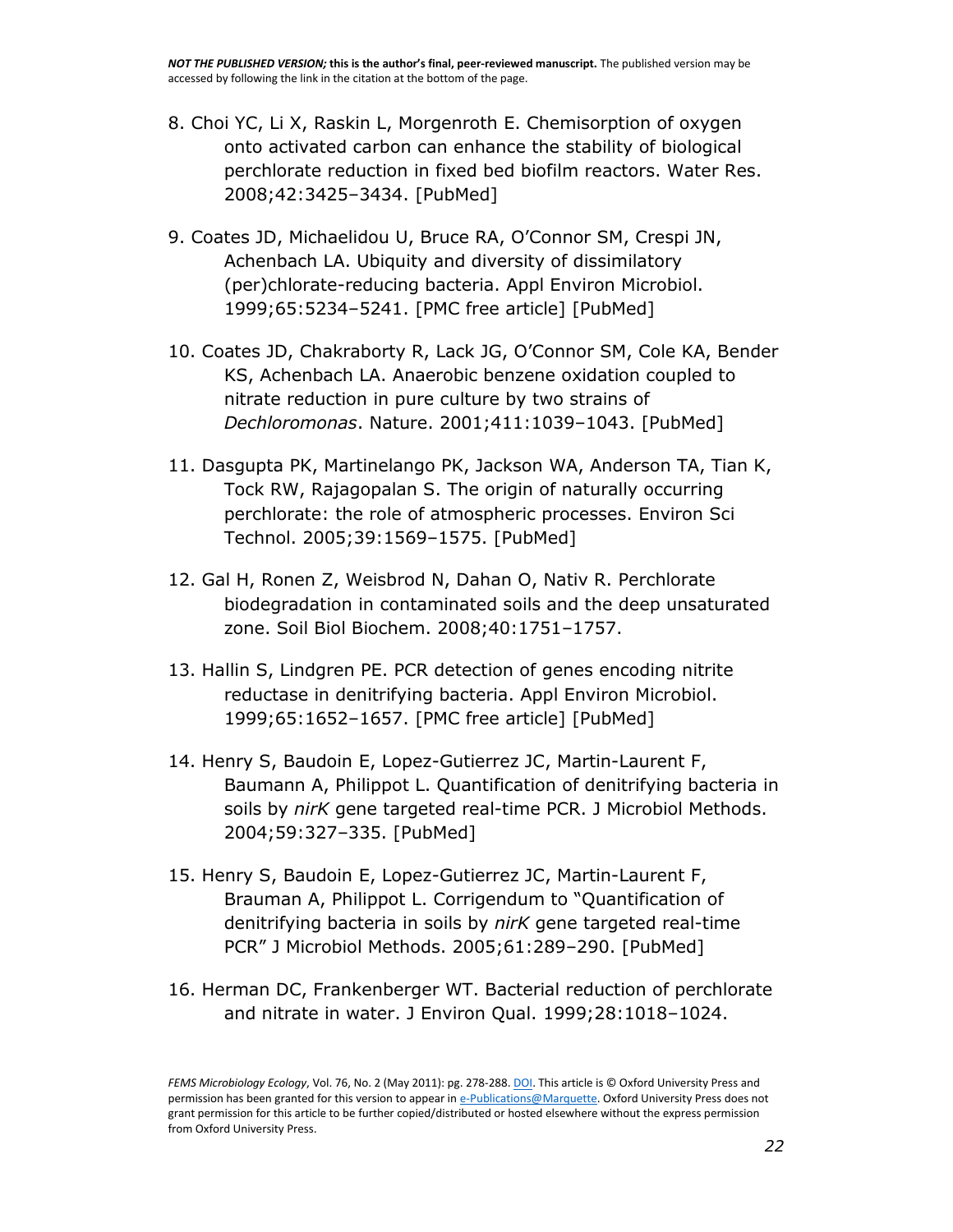- 17. Kandeler E, Deiglmayr K, Tscherko D, Bru D, Philippot L. Abundance of *narG*, *nirS*, *nirK*, and *nosZ* genes of denitrifying bacteria during primary successions of a glacier foreland. Appl Environ Microbiol. 2006;72:5957–5962. [\[PMC free article\]](http://www.ncbi.nlm.nih.gov/pmc/articles/PMC1563666/) [\[PubMed\]](http://www.ncbi.nlm.nih.gov/pubmed/16957216)
- 18. Kandeler E, Brune T, Enowashu E, Dorr N, Guggenberger G, Lamersdorf N, Philippot L. Response of total and nitratedissimilating bacteria to reduced N deposition in a spruce forest soil profile. FEMS Microbiol Ecol. 2009;67:444–454. [\[PubMed\]](http://www.ncbi.nlm.nih.gov/pubmed/19220860)
- 19. Kirk AB, Smith EE, Tian K, Anderson TA, Dasgupta PK. Perchlorate in milk. Environ Sci Technol. 2003;37:4979–4981. [\[PubMed\]](http://www.ncbi.nlm.nih.gov/pubmed/14620826)
- 20. Klappenbach JA, Saxman PR, Cole JR, Schmidt TM. rrndb: The ribosomal RNA operon copy number database. Nucleic Acids Res. 2001;29:181–184. [\[PMC free article\]](http://www.ncbi.nlm.nih.gov/pmc/articles/PMC29826/) [\[PubMed\]](http://www.ncbi.nlm.nih.gov/pubmed/11125085)
- 21. Logan BE, Zhang HS, Mulvaney P, Milner MG, Head IM, Unz RF. Kinetics of perchlorate- and chlorate-respiring bacteria. Appl Environ Microbiol. 2001;67:2499–2506. [\[PMC free article\]](http://www.ncbi.nlm.nih.gov/pmc/articles/PMC92900/) [\[PubMed\]](http://www.ncbi.nlm.nih.gov/pubmed/11375156)
- 22. Lopez-Gutierrez JC, Henry S, Hallet S, Martin-Laurent F, Catroux G, Philippot L. Quantification of a novel group of nitratereducing bacteria in the environment by real-time PCR. J Microbiol Methods. 2004;57:399–407. [\[PubMed\]](http://www.ncbi.nlm.nih.gov/pubmed/15134887)
- 23. Massachusetts Department of Environmental Protection. Perchlorate in public drinking water. 2006. [http://www.mass.gov/dep/water/drinking/perchfs.htm.](http://www.mass.gov/dep/water/drinking/perchfs.htm)
- 24. Motzer WE. Perchlorate: Problems, detection, and solutions. Environ Forensics. 2001;2:301–311.
- 25. Nerenberg R, Rittmann BE. Hydrogen-based, hollow-fiber membrane biofilm reactor for reduction of perchlorate and other oxidized contaminants. Water Sci Technol. 2004;49:223–230. [\[PubMed\]](http://www.ncbi.nlm.nih.gov/pubmed/15303745)

*FEMS Microbiology Ecology*, Vol. 76, No. 2 (May 2011): pg. 278-288[. DOI.](http://dx.doi.org/10.1111/j.1574-6941.2011.01045.x) This article is © Oxford University Press and permission has been granted for this version to appear i[n e-Publications@Marquette.](http://epublications.marquette.edu/) Oxford University Press does not grant permission for this article to be further copied/distributed or hosted elsewhere without the express permission from Oxford University Press.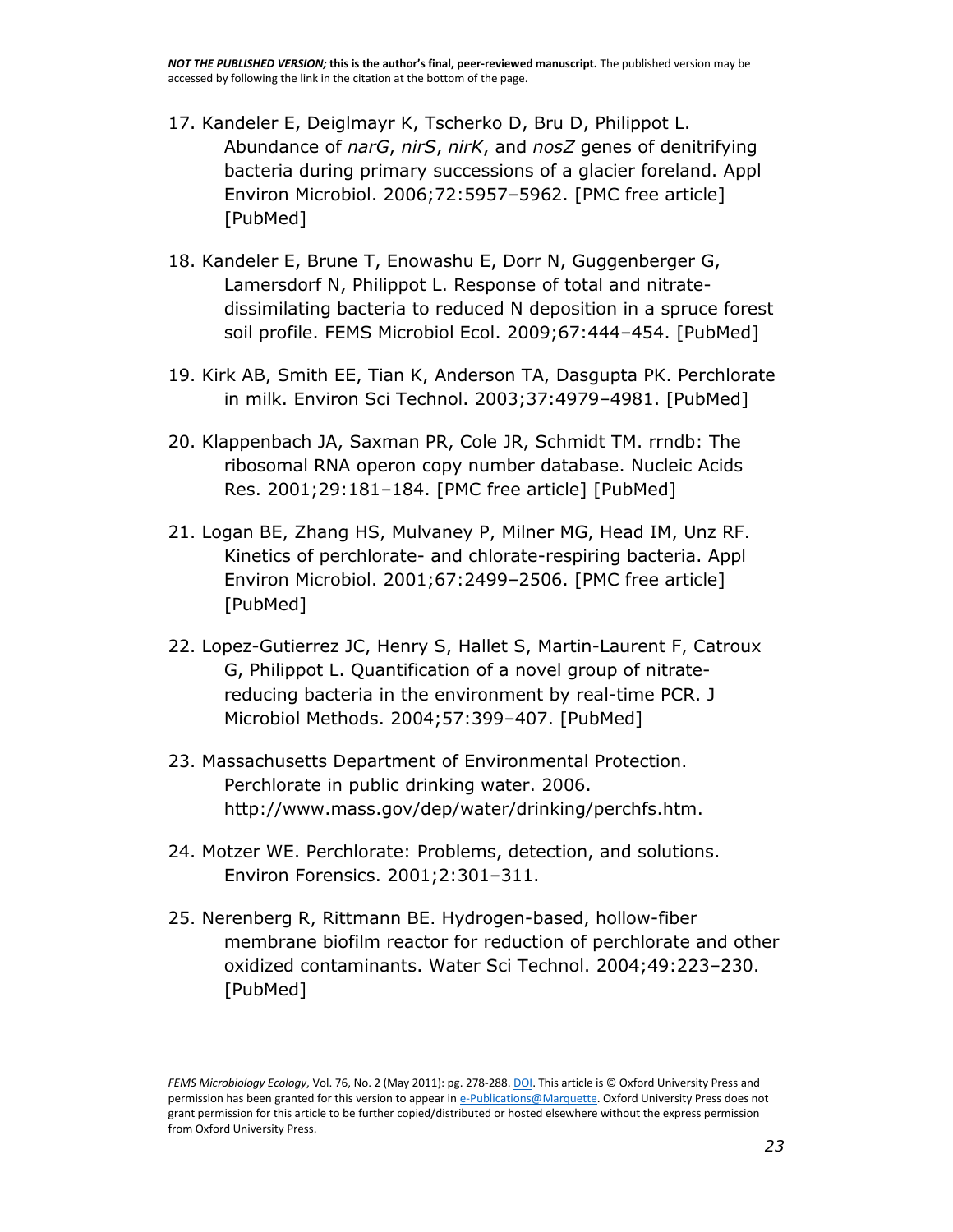- 26. Nerenberg R, Kawagoshi Y, Rittmann BE. Kinetics of a hydrogenoxidizing, perchlorate-reducing bacterium. Water Res. 2006;40:3290–3296. [\[PubMed\]](http://www.ncbi.nlm.nih.gov/pubmed/16938337)
- 27. Nerenberg R, Kawagoshi Y, Rittmann BE. Microbial ecology of a perchlorate-reducing, hydrogen-based membrane biofilm reactor. Water Res. 2008;42:1151–1159. [\[PubMed\]](http://www.ncbi.nlm.nih.gov/pubmed/17915282)
- 28. Nozawa-Inoue M, Scow KM, Rolston DE. Reduction of perchlorate and nitrate by microbial communities in vadose soil. Appl Environ Microbiol. 2005;71:3928–3934. [\[PMC free article\]](http://www.ncbi.nlm.nih.gov/pmc/articles/PMC1169015/) [\[PubMed\]](http://www.ncbi.nlm.nih.gov/pubmed/16000806)
- 29. Nozawa-Inoue M, Jien M, Hamilton NS, Stewart V, Scow KM, Hristova KR. Quantitative detection of perchlorate-reducing bacteria by real-time PCR targeting perchlorate reductase gene. Appl Environ Microbiol. 2008;74:1941–1944. [\[PMC free article\]](http://www.ncbi.nlm.nih.gov/pmc/articles/PMC2268300/) [\[PubMed\]](http://www.ncbi.nlm.nih.gov/pubmed/18245250)
- 30. Perriere G, Gouy M. WWW-query: An on-line retrieval system for biological sequence banks. Biochimie. 1996;78:364–369. [\[PubMed\]](http://www.ncbi.nlm.nih.gov/pubmed/8905155)
- 31. Philippot L. Denitrifying genes in bacterial and Archaeal genomes. Biochim Biophys Acta. 2002;1577:355–376. [\[PubMed\]](http://www.ncbi.nlm.nih.gov/pubmed/12359326)
- 32. Philippot L. Tracking nitrate reducers and denitrifiers in the environment. Biochem Soc Trans. 2005;33:200–204. [\[PubMed\]](http://www.ncbi.nlm.nih.gov/pubmed/15667307)
- 33. Philippot L. Use of functional genes to quantify denitrifiers in the environment. Biochem Soc Trans. 2006;34:101–103. [\[PubMed\]](http://www.ncbi.nlm.nih.gov/pubmed/16417493)
- 34. Rao B, Anderson TA, Orris GJ, Rainwater KAhh, Rajagopalan S, Sandvig RM, Scanlon BR, Stonestrom DA, Walvoord MA, Jackson WA. Widespread natural perchlorate in unsaturated zones of the Southwest United States. Environ Sci Technol. 2007;41:4522– 4528. [\[PubMed\]](http://www.ncbi.nlm.nih.gov/pubmed/17695891)
- 35. Rikken GB, Kroon AGM, Van Ginkel CG. Transformation of (per)chlorate into chloride by a newly isolated bacterium:

*FEMS Microbiology Ecology*, Vol. 76, No. 2 (May 2011): pg. 278-288[. DOI.](http://dx.doi.org/10.1111/j.1574-6941.2011.01045.x) This article is © Oxford University Press and permission has been granted for this version to appear i[n e-Publications@Marquette.](http://epublications.marquette.edu/) Oxford University Press does not grant permission for this article to be further copied/distributed or hosted elsewhere without the express permission from Oxford University Press.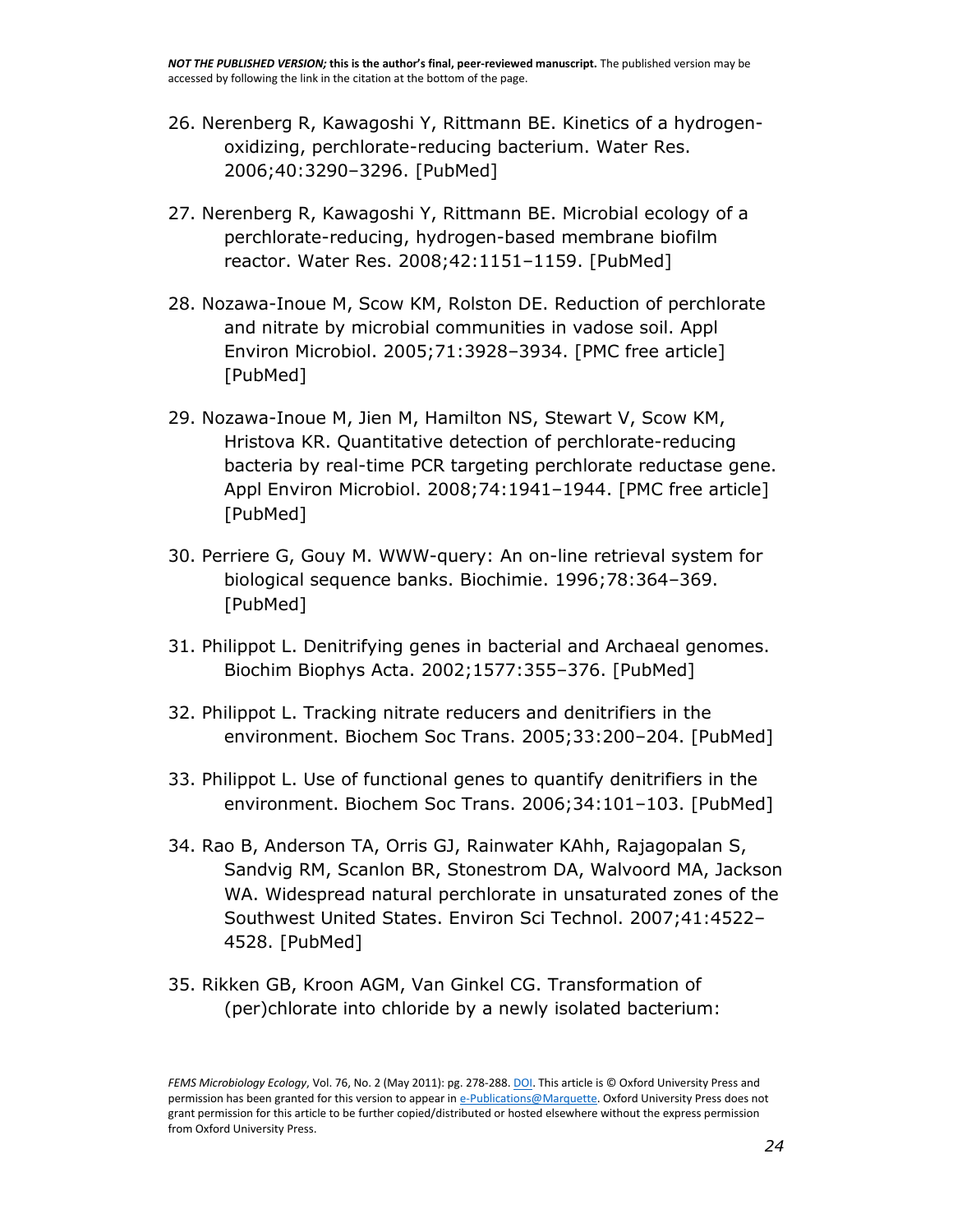Reduction and dismutation. Appl Microbiol Biotechnol. 1996;45:420–426.

- 36. Rosch C, Mergel A, Bothe H. Biodiversity of denitrifying and dinitrogen-fixing bacteria in an acid forest soil. Appl Environ Microbiol. 2002;68:3818–3829. [\[PMC free article\]](http://www.ncbi.nlm.nih.gov/pmc/articles/PMC124007/) [\[PubMed\]](http://www.ncbi.nlm.nih.gov/pubmed/12147477)
- 37. Saitou N, Nei M. The neighbor-joining method: a new method for reconstructing phylogenetic trees. Mol Biol Evol. 1987;4:406– 425. [\[PubMed\]](http://www.ncbi.nlm.nih.gov/pubmed/3447015)
- 38. Sanchez CA, Krieger RI, Khandaker N, Moore RC, Holts KC, Neidel LL. Accumulation and perchlorate exposure potential of lettuce produced in the Lower Colorado River region. J Agric Food Chem. 2005;53:5479–5486. [\[PubMed\]](http://www.ncbi.nlm.nih.gov/pubmed/15969537)
- 39. Sherwood JL, Petersen JN, Skeen RS. Biodegradation of 1,1,1 trichloroethane by a carbon tetrachloride-degrading denitrifying consortium. Biotechnol Bioeng. 1998;59:393–399. [\[PubMed\]](http://www.ncbi.nlm.nih.gov/pubmed/10099352)
- 40. Shrout JD, Scheetz TE, Casavant TL, Parkin GF. Isolation and characterization of autotrophic, hydrogen-utilizing, perchloratereducing bacteria. Appl Microbiol Biotechnol. 2005;67:261–268. [\[PubMed\]](http://www.ncbi.nlm.nih.gov/pubmed/15834721)
- 41. Shrout JD, Struckhoff GC, Parkin GF, Schnoor JL. Stimulation and molecular characterization of bacterial perchlorate degradation by plant-produced electron donors. Environ Sci Technol. 2006;40:310–317. [\[PubMed\]](http://www.ncbi.nlm.nih.gov/pubmed/16433366)
- 42. Suzuki MT, Taylor LT, DeLong EF. Quantitative analysis of smallsubunit rRNA genes in mixed microbial populations via 5′ nuclease assays. Appl Environ Microbiol. 2000;66:4605–4614. [\[PMC free article\]](http://www.ncbi.nlm.nih.gov/pmc/articles/PMC92356/) [\[PubMed\]](http://www.ncbi.nlm.nih.gov/pubmed/11055900)
- 43. Tan K, Anderson TA, Jackson WA. Degradation kinetics of perchlorate in sediments and soils. Water Air Soil Pollut. 2004;151:245–259.
- 44. Thompson J, Higgins D, Gibson T. CLUSTAL W: improving the sensitivity of progressive multiple sequence alignment through

*FEMS Microbiology Ecology*, Vol. 76, No. 2 (May 2011): pg. 278-288[. DOI.](http://dx.doi.org/10.1111/j.1574-6941.2011.01045.x) This article is © Oxford University Press and permission has been granted for this version to appear i[n e-Publications@Marquette.](http://epublications.marquette.edu/) Oxford University Press does not grant permission for this article to be further copied/distributed or hosted elsewhere without the express permission from Oxford University Press.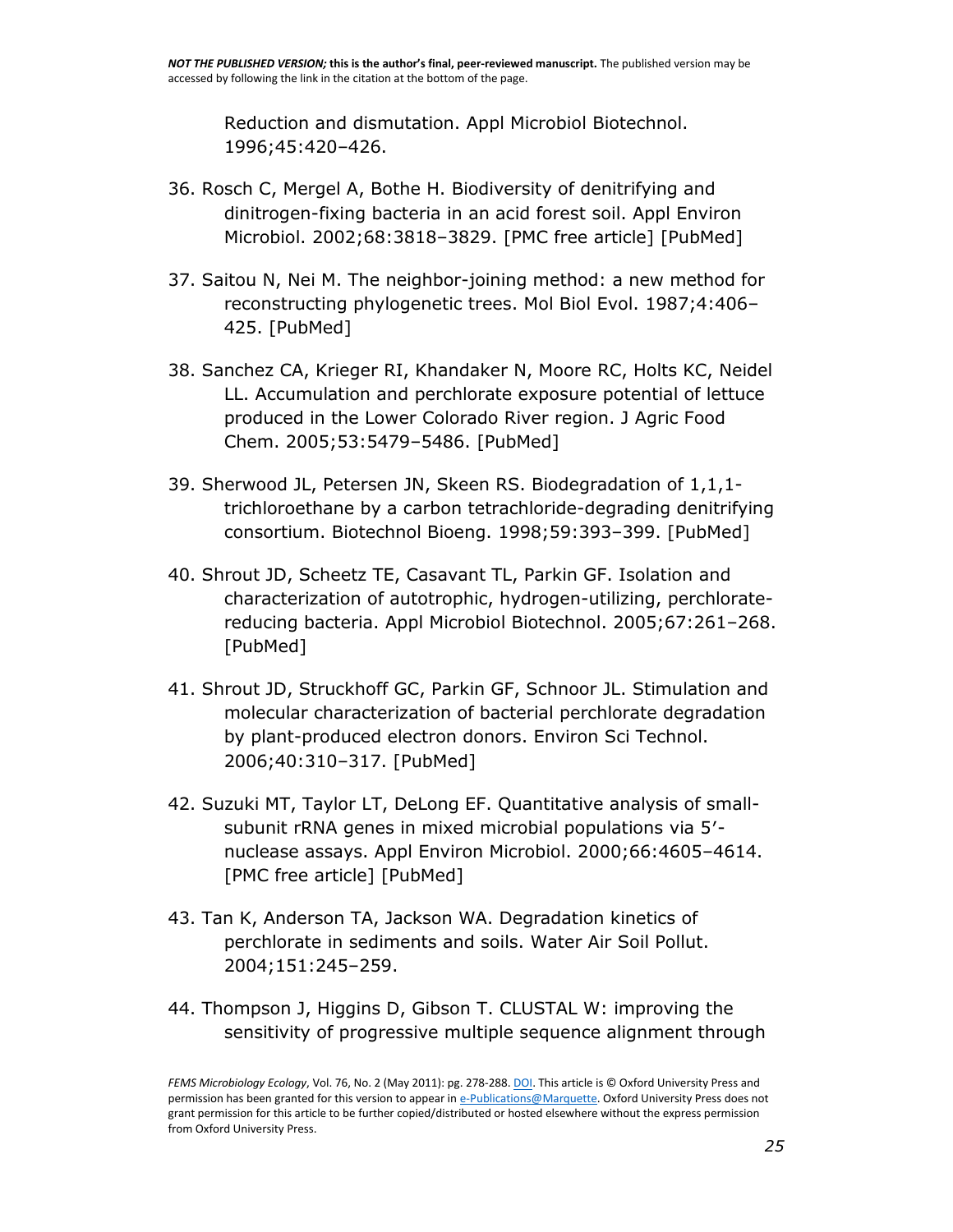sequence weighting, position-specific gap penalties and weight matrix choice. Nucl Acids Res. 1994;22:4673–4680. [\[PMC free](http://www.ncbi.nlm.nih.gov/pmc/articles/PMC308517/)  [article\]](http://www.ncbi.nlm.nih.gov/pmc/articles/PMC308517/) [\[PubMed\]](http://www.ncbi.nlm.nih.gov/pubmed/7984417)

- 45. Throback IN, Enwall K, Jarvis A, Hallin S. Reassessing PCR primers targeting *nirS*, *nirK* and *nosZ* genes for community surveys of denitrifying bacteria with DGGE. FEMS Microbiol Ecol. 2004;49:401–417. [\[PubMed\]](http://www.ncbi.nlm.nih.gov/pubmed/19712290)
- 46. Tiedje JM. Ecology of denitrification and dissimilatory nitrate reduction to ammonium. In: Zehnder AJB, editor. Biology of anaerobic microorganisms. Wiley; New York: 1988. pp. 179– 244.
- 47. Tipton DK, Rolston DE, Scow KM. Transport and biodegradation of perchlorate in soils. J Environ Qual. 2003;32:40–46. [\[PubMed\]](http://www.ncbi.nlm.nih.gov/pubmed/12549540)
- 48. Urbansky ET. Perchlorate chemistry: Implications for analysis and remediation. Bioremed J. 1998;2:81–95.
- 49. Urbansky ET, Brown SK, Magnuson ML, Kelty CA. Perchlorate levels in samples of sodium nitrate fertilizer derived from Chilean caliche. Environ Pollut. 2001;112:299–302. [\[PubMed\]](http://www.ncbi.nlm.nih.gov/pubmed/11291435)
- 50. U.S. Environmental Protection Agency. Known perchlorate releases in the US. 2005a. Mar 25, [http://www.epa.gov/fedfac/pdf/detect0305.pdf.](http://www.epa.gov/fedfac/pdf/detect0305.pdf)
- 51. U.S. Environmental Protection Agency. Federal Facilities Forum Issue Paper. 2005b. Perchlorate treatment technology update. EPA 542-R-05-015.
- 52. U.S. Environmental Protection Agency. Interim drinking water health advisory for perchlorate. Washington, DC: 2008. p. 20460. EPA 822-R-08-025.
- 53. U.S. Food and Drug Administration. 2004–2005 Exploratory survey data on perchlorate in food. 2005. [http://www.cfsan.fda.gov/~dms/clo4data.html.](http://www.cfsan.fda.gov/~dms/clo4data.html)

*FEMS Microbiology Ecology*, Vol. 76, No. 2 (May 2011): pg. 278-288[. DOI.](http://dx.doi.org/10.1111/j.1574-6941.2011.01045.x) This article is © Oxford University Press and permission has been granted for this version to appear i[n e-Publications@Marquette.](http://epublications.marquette.edu/) Oxford University Press does not grant permission for this article to be further copied/distributed or hosted elsewhere without the express permission from Oxford University Press.